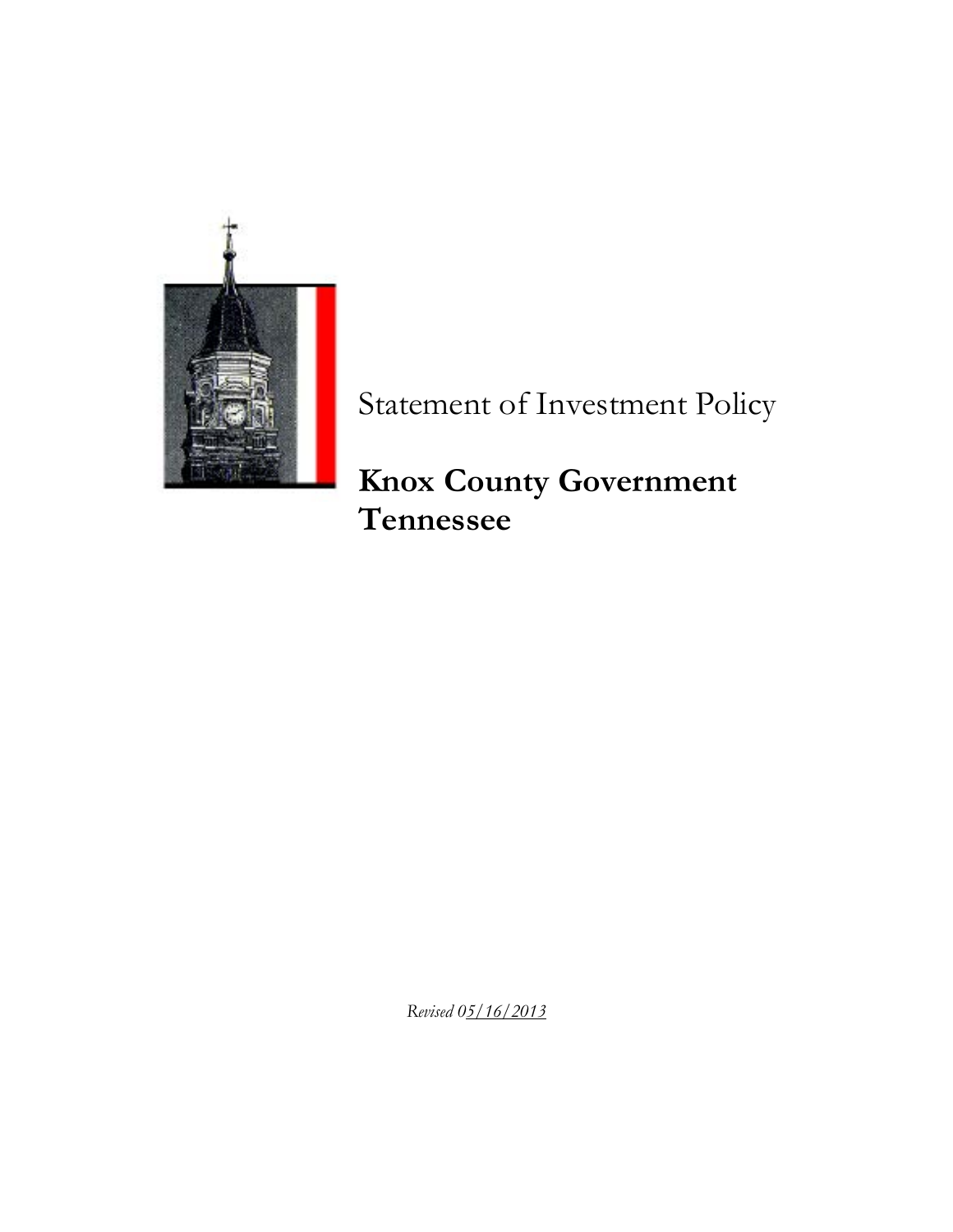### Statement of Investment Policy **Knox County, Tennessee**

# Table of Contents

| I.     | Purpose                                                          | 3              |
|--------|------------------------------------------------------------------|----------------|
| П.     | Scope of the Investment Policy                                   | 3              |
| III.   | <b>Investment Objectives</b>                                     | 3              |
| IV.    | Organization                                                     | $\overline{4}$ |
| V.     | Delegation of Authority                                          | $\overline{4}$ |
| VI.    | Standard of Prudence                                             | 5              |
| VII.   | Ethics and Conflict of Interest                                  | 5              |
| VIII.  | Authorized Investments                                           | 6              |
| IX.    | Portfolio Diversification                                        | 9              |
| Χ.     | Liquidity and Maximum Maturity                                   | 9              |
| XI.    | Monitoring and Adjusting Portfolio                               | 10             |
| XII.   | <b>Internal Controls and Investment Procedures</b>               | 11             |
| XIII.  | <b>Bank Selection and Review</b>                                 | 11             |
| XIV.   | Selection, Approval of Brokers, Qualified Financial Institutions | 12             |
| XV.    | Collateralization                                                | 12             |
| XVI.   | Safekeeping and Custody                                          | 13             |
| XVII.  | Reporting                                                        | 13             |
| XVIII. | <b>Investment Policy Adoption</b>                                | 14             |
| XIX.   | Glossary of Cash and Investment Management Terms                 | 15             |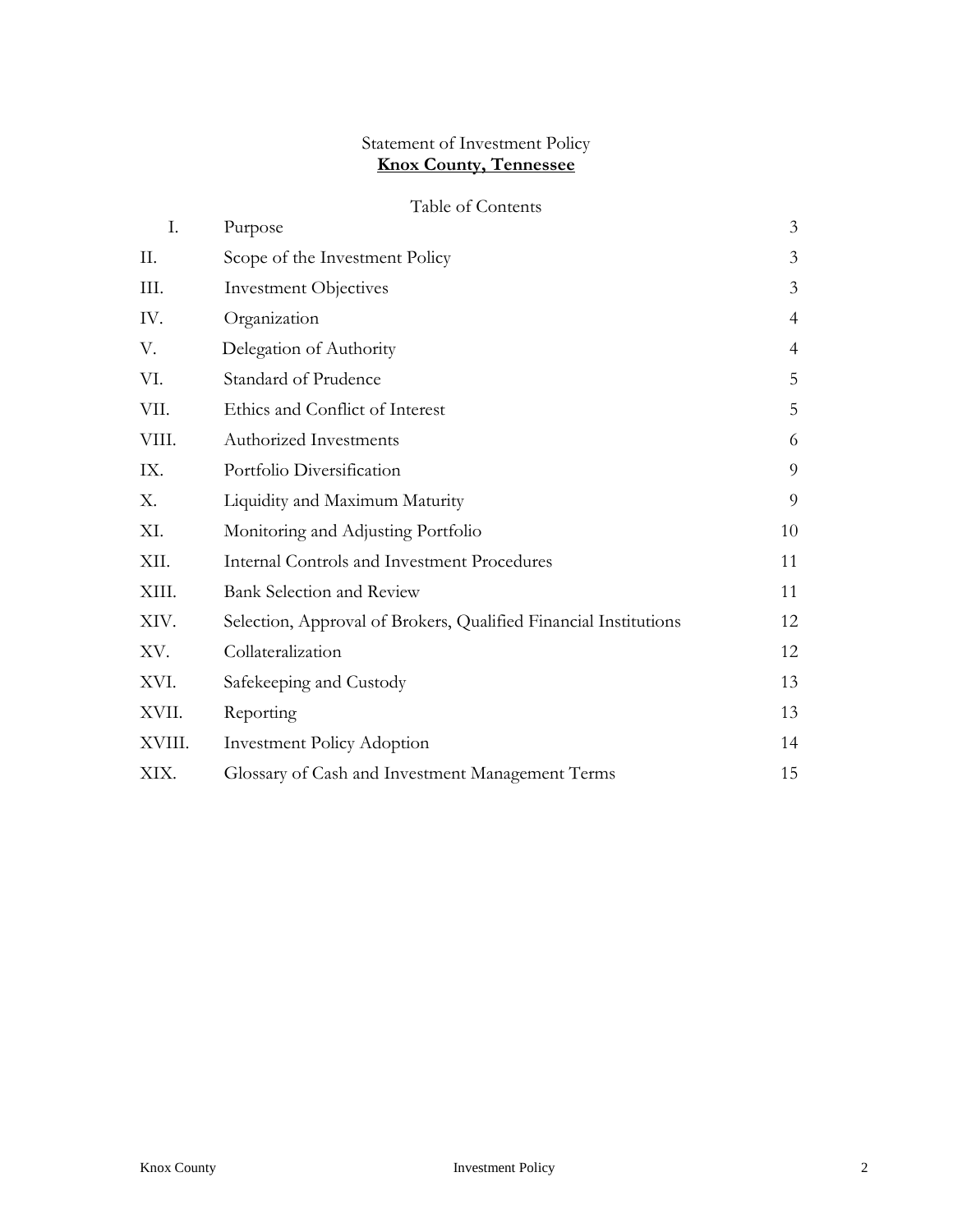#### Statement of Investment Policy **Knox County, Tennessee**

### **I. Purpose**

The purpose of this policy is to set forth the investment and operational policies for the management of the public funds of the Knox County Government (the "County"). These policies have been adopted by, and can be changed only by, a majority vote of the Knox County Investment Committee.

These policies are designed to ensure the prudent management of public funds, the availability of operating and capital funds when needed, and an investment return competitive with comparable funds and financial market indices and are in compliance with T.C.A. Section 5-8-301, regarding the investment of all idle county funds.

## **II. Scope of the Investment Policy**

In accordance with Tennessee law, this investment policy is a comprehensive one that governs the overall administration and investment management of those idle funds held in the investment portfolio of the County. This policy applies to all financial assets of County as cited herein, except for such funds that make up the retirement system portfolio that are allocated to outside trustees and money managers (the "County Portfolio"). This policy shall apply to such idle funds from the time of receipt until the time the funds ultimately leave County accounts. These funds include, but are not limited to, all bond funds, debt service reserve funds, capital project funds, public library funds, general and construction school funds, highway funds, all float and those pension monies not yet allocated to outside trustees and money managers. The guidance set forth herein is to be strictly followed by all those responsible for any aspect of the management or administration of these funds.

### **III. Investment Objectives**

The County Portfolio shall be managed to accomplish the following hierarchy of objectives:

*Preservation of Principal* - Safety of principal is the foremost objective of the investment program. Investments shall be undertaken in a manner that seeks the preservation of capital in the overall portfolio. The objective will be to limit credit risk and interest rate risk to a level commensurate with the risks associated with prudent investment practices and performance benchmarks, if applicable.

A. Credit Risk

The County will limit credit risk, the risk of loss due to the failure of the security issuer or backer, by:

• Limiting investments to the types of securities listed in Section IX of this investment Policy and as allowed under Title 5, Chapter 8 of the Tennessee Code Annotated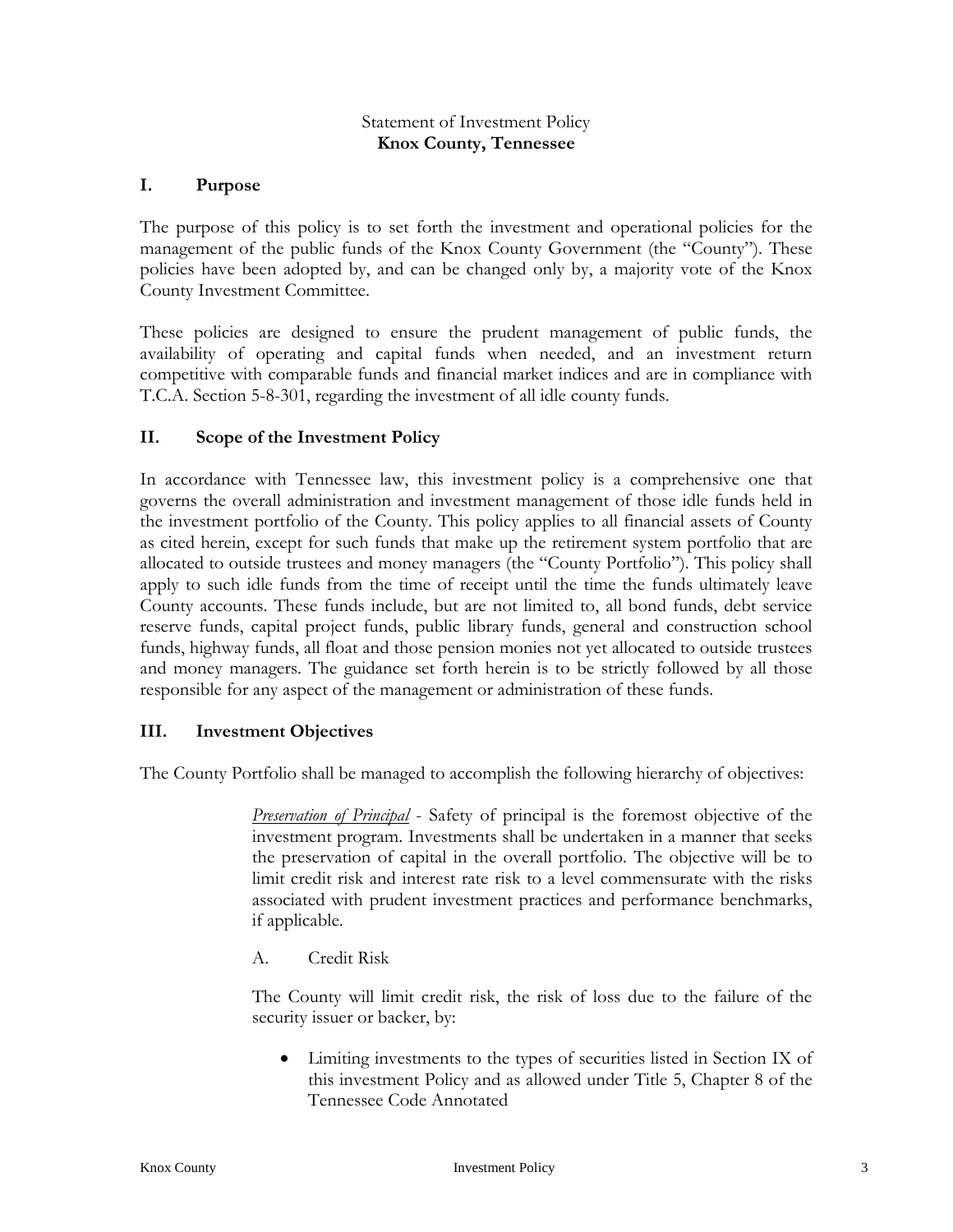- Diversifying the investment portfolio so that potential losses from any type of security or from any individual securities will be minimized and by limiting investments to specified credit ratings.
- B. Interest Rate Risk

The County will minimize the risk that the market value of securities in the portfolio will fall due to changes in general interest rates by:

• Limiting the maximum maturity of the overall portfolio to 5 years.

*Maintenance of Liquidity* – The portfolio shall be managed in such a manner that funds are available to meet reasonably anticipated cash flow requirements in an orderly manner.

*Maximize Return* - The Investment portfolio shall be designed with the objective of attaining a market rate of return throughout budgetary and economic cycles, taking into account the investment risk constraints and liquidity needs. Return on investment is of least importance compared to the safety and preservation of principal and liquidity objectives described above.

#### **IV. Organization**

The organization of the investment functions of the County will consist of an Investment Committee as prescribed by TCA 5-8-302 and duly ordained by the Commission of Knox County pursuant to the adoption of Knox County Ordinance No: 0-09-9-116 on September 9,1990. The composition of the Investment Committee and its responsibilities are as follows:

**Composition**. This Committee will consist of six members; the county mayor, the county trustee, the director of finance, the chairman of the county commission, one member of the county board of education, selected by the board of education, and one member of the commission, elected to serve as such by the commission. The county mayor shall serve as chairman of the investment committee. The terms of the members of the committee shall coincide with their respective terms of office. The Knox County Trustee will hold the position of Vice-Chairman for the Investment Committee. The Vice-Chairman will have the same authority and duties as the Chairman in the event the Chairman is absent.

**Duties and Responsibilities**. It will be the duty of the Investment Committee to make recommendations and policy regarding the placement and growth of county funds. To that end the Investment Committee is authorized to select the financial services firms making the highest and best bid(s) for interest on daily balances of county funds, and to recommend and determine the method and entity for the investment of idle funds.

The Investment Committee will meet at least quarterly and more frequently at the request of the County Executive.

#### **V. Delegation of Authority under T.C.A. Section 5-8-302.**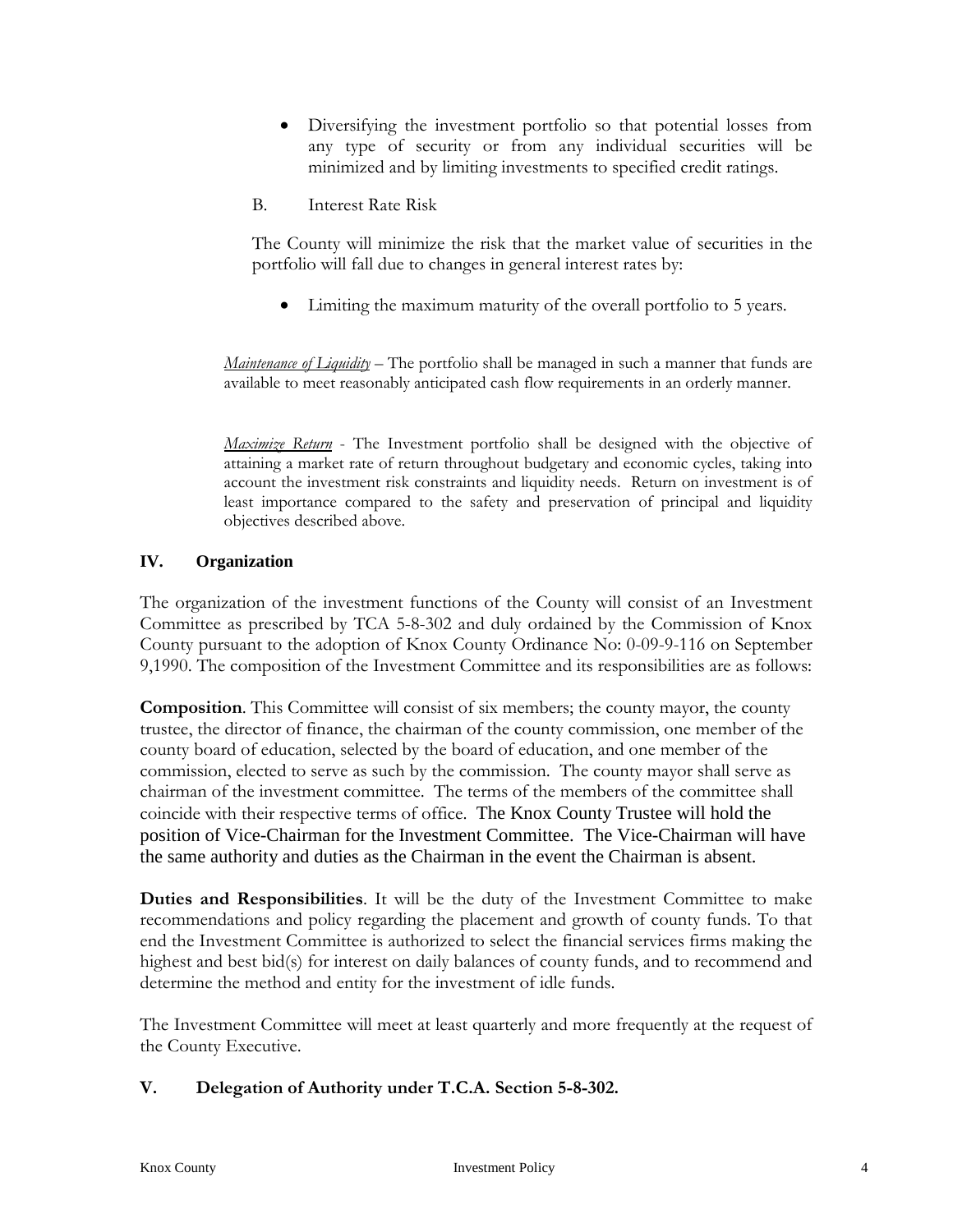The Investment Committee will direct that the Knox County Trustee carry out the Investment Policy and applicable procedures. The Trustee will have responsibility for the investment process, carry out the day-to-day operational requirements and will maintain written administrative procedures for the operation of the investment program consistent with this Investment Policy and the Trustee shall comply with and follow the action of the committee's designation of the types, amounts and maturities of investments

The County may employ an outside investment manager(s) to assist in managing some or the entire Portfolio. Such outside investment manager(s) must be registered under the Investment Advisors Act of 1940.

### **VI. Standard of Prudence**

Except where specifically directed by the State Constitution, statutes, or regulations, the general investment policies of the County will be guided by the "prudent person" rule. The "Prudent Person" rule states the following:

> Investments shall be made with judgment and care, under circumstances then prevailing, which persons of prudence, discretion and intelligence exercise in the management of their own affairs, not for speculation, but for investment, considering the probable safety of their capital as well as the probable income to be derived from the investment.

Portfolio managers (either internal or external) acting in accordance with this policy or any other written procedures pertaining to the administration and management of the County Portfolio and who exercise the proper due diligence shall be relieved of personal responsibility for an individual security's credit risk or market price changes, provided that these deviations are reported in a timely fashion to the Director of Finance and that appropriate action is taken to control and prevent any further adverse developments.

While the standard of prudence to be used by Authorized Staff who are officers or employees is the "Prudent Person" standard, any person or firm hired or retained to invest, monitor, or advise concerning these assets shall be held to the higher standard of "Prudent Expert". The standard shall be that in investing and reinvesting moneys and in acquiring, retaining, managing, and disposing of investments of these funds, the Investment Advisor shall exercise: the judgment, care, skill, prudence, and diligence under the circumstances then prevailing, which persons of prudence, discretion, and intelligence, acting in a like capacity and familiar with such matters would use in the conduct of an enterprise of like character and with like aims by diversifying the investments of the funds, so as to minimize the risk, considering the probable income as well as the probable safety of their capital.

### **VII. Ethics and Conflict of Interest**

Employees involved in the investment process shall refrain from personal business activity that could conflict with the proper execution and management of the investment program, or that could impair their ability to make impartial decisions. Employees and investment officials shall disclose any material interests in financial institutions with which they conduct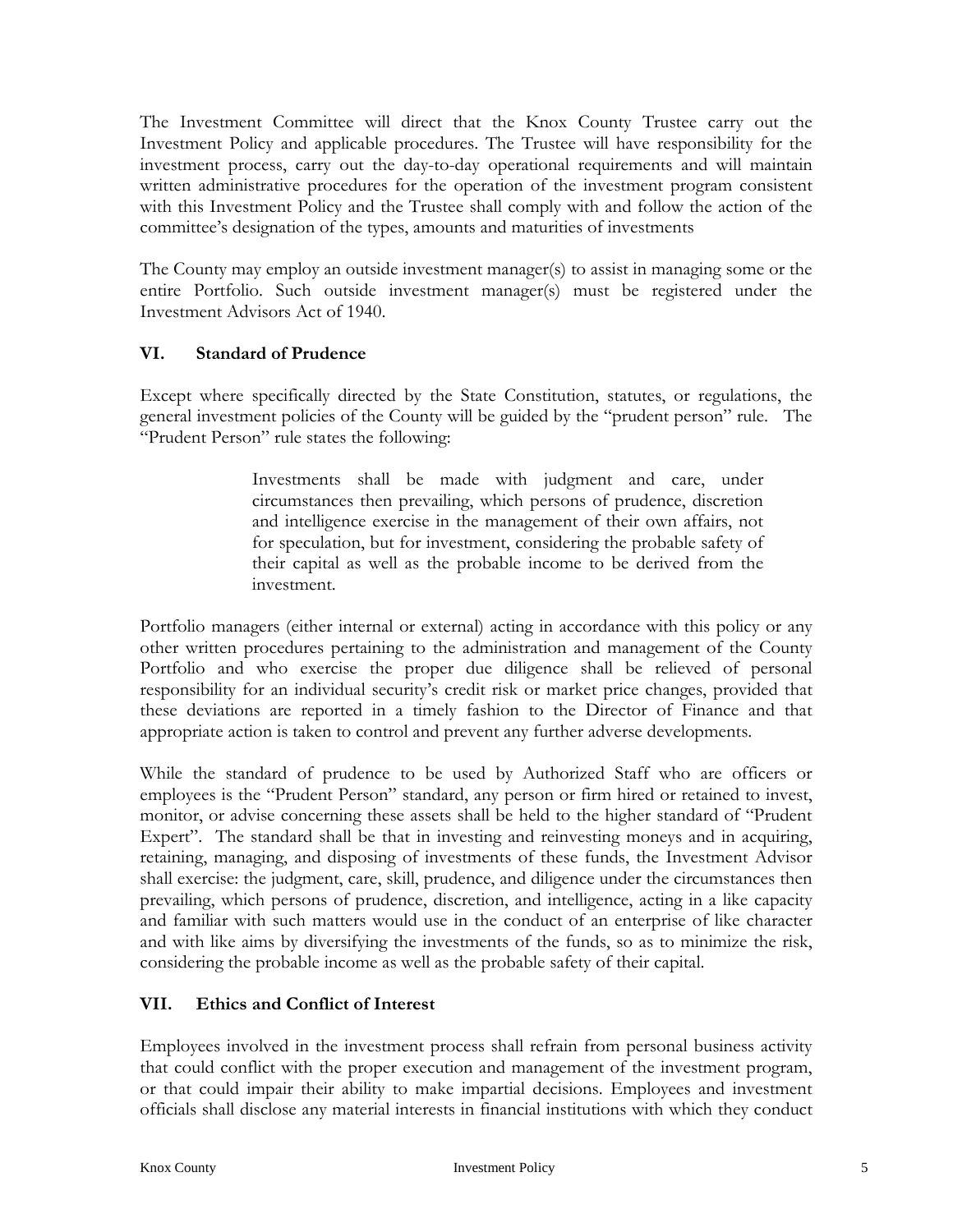business. They shall further disclose any personal finance or investment positions that could be related to the performance of the County Portfolio. Employees and officers shall refrain from undertaking personal investment transactions with the same individual with whom business is conducted on behalf of County.

## **VIII. Authorized Investments**

Investments should be made subject to the cash flow needs and such cash flows are subject to revisions as market conditions and the County's needs change. However, when the invested funds are needed in whole or in part for the purpose originally intended or for more optimal investments, the Knox County Trustee or management designee may sell the investment at the then-prevailing market price and place the proceeds into the proper account at the County's custodian.

The following are the investment requirements and allocation limits on security types, issuers, and maturities as established by the County. The Knox County Trustee or management designee shall have the option to further restrict investment percentages from time to time based on market conditions, risk and diversification investment strategies. The percentage allocations requirements for investment types and issuers are calculated based on the original cost of each investment at the time of purchase. Investments not listed in this Policy are prohibited.

The County is empowered by Acts 1943, chapter 23, part 3, subsection 5-8-301 of the Code of the State of Tennessee to invest idle funds to the maximum extent practical in the following securities:

**A. U.S. Treasury Obligations**. United States Treasury bills, notes, or any other obligation or security issued by or backed by the full faith and credit of the United States Treasury.

**B. Federal Agency Obligations**. Bonds, notes, debentures, or other obligations or securities issued by or backed by the full faith and credit of any United States Government agency.

**C. Federal Instrumentalities** (United States Government Sponsored Enterprises ("GSE") which are non-full faith and credit

- **D. Repurchase Agreements**. The County may purchase obligations of the United States or its agencies under a repurchase agreement provided that the following conditions are met:
	- 1. the contract is fully secured by deliverable U.S. Treasury or Federal Agency obligations as described in (A) and (B) above, having a market value at all times of at least one hundred two percent (102%) of the amount of the repo plus accrued interest;
	- 2. the collateral on the repurchase agreement must have a maturity date that exceeds the term of the repurchase agreement, but in no event will the collateral have a maturity that exceeds 10 years;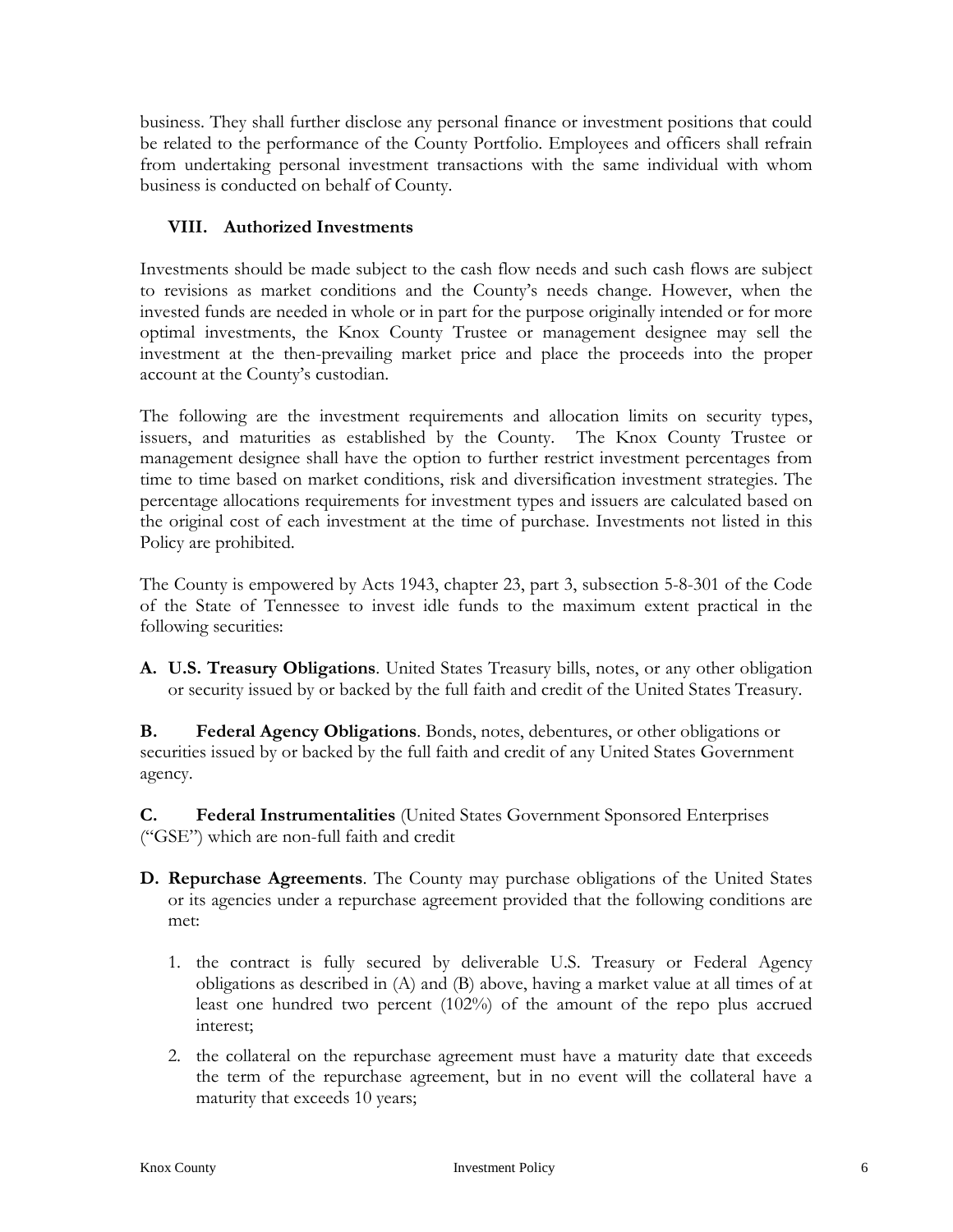- 3. a master repurchase agreement or specific written, repurchase agreement approved by the State Director of Local Finance governs the transaction;
- 4. the securities are held free and clear of any lien by an independent third party acting solely as agent for the County, and such third party is (i) a Federal Reserve Bank, or (ii) a bank which a member of the Federal Deposit Insurance Corporation and which has combined capital, surplus and undivided profits of not less than \$25 million;
- 5. a perfected first security interest under the Uniform Commercial Code, or book entry procedures prescribed at 31 C.F.R. 306.1 et seq. of 31 C.F.R. 350.0 et seq. in such securities is created for the benefit of the County;
- 6. for repurchase agreements with terms to maturity of greater than one (1) day, the value of the collateral securities will be continuously monitored and, if the value of the collateral falls below the amount required, then additional cash and/or acceptable securities must be delivered to the County's custodian within one business day. If a collateral deficiency is not corrected within this time frame, the collateral securities will be liquidated;
- 7. the County will enter into repurchase agreements only with (i) primary government securities dealers who report daily to the Federal Reserve Bank of New York or (ii) any bank, savings and loan association or diversified securities broker-dealer subject to regulation of capital standards by any state or federal regulatory agency; and
- 8. the repurchase agreement, including an open repo, has a term to maturity of no greater than ninety (90) days.

The County may invest in repurchase agreements only if the State Director of Local Finance approves repurchase agreements as an authorized investment and if such investments are made in accordance with procedures established by the State Funding Board.

- **E. Commercial paper**. Unsecured short-term debt of U.S. corporations may be purchased if the following conditions are met:
	- 1. The maturity is no greater than ninety (90) days;
	- 2. The total amount invested in commercial paper will not exceed thirty percent (30%) of the portfolio book value at the date of acquisition. The amount invested in any single issuing corporation will not exceed two percent (5%) of the portfolio book value at the date of acquisition; or \$2,000,000.00, whichever is less;
	- 3. The total holdings of an issuers' paper will not represent more than five percent  $(5%)$ of the issuing corporation's total outstanding commercial paper;
	- 4. A financial review shall be made to ascertain the financial strength of the issuer and purchases will be limited to corporations that meet the following criteria:
		- a. A if the corporation has senior long term debt it must have a minimum rating of "A" or equivalent and a short term debt minimum rating of "A1" or equivalent as provided by a majority of the rating services that rate the issuer. If there is no long-term debt rating of the issuer, the short-term debt rating must be "A1" or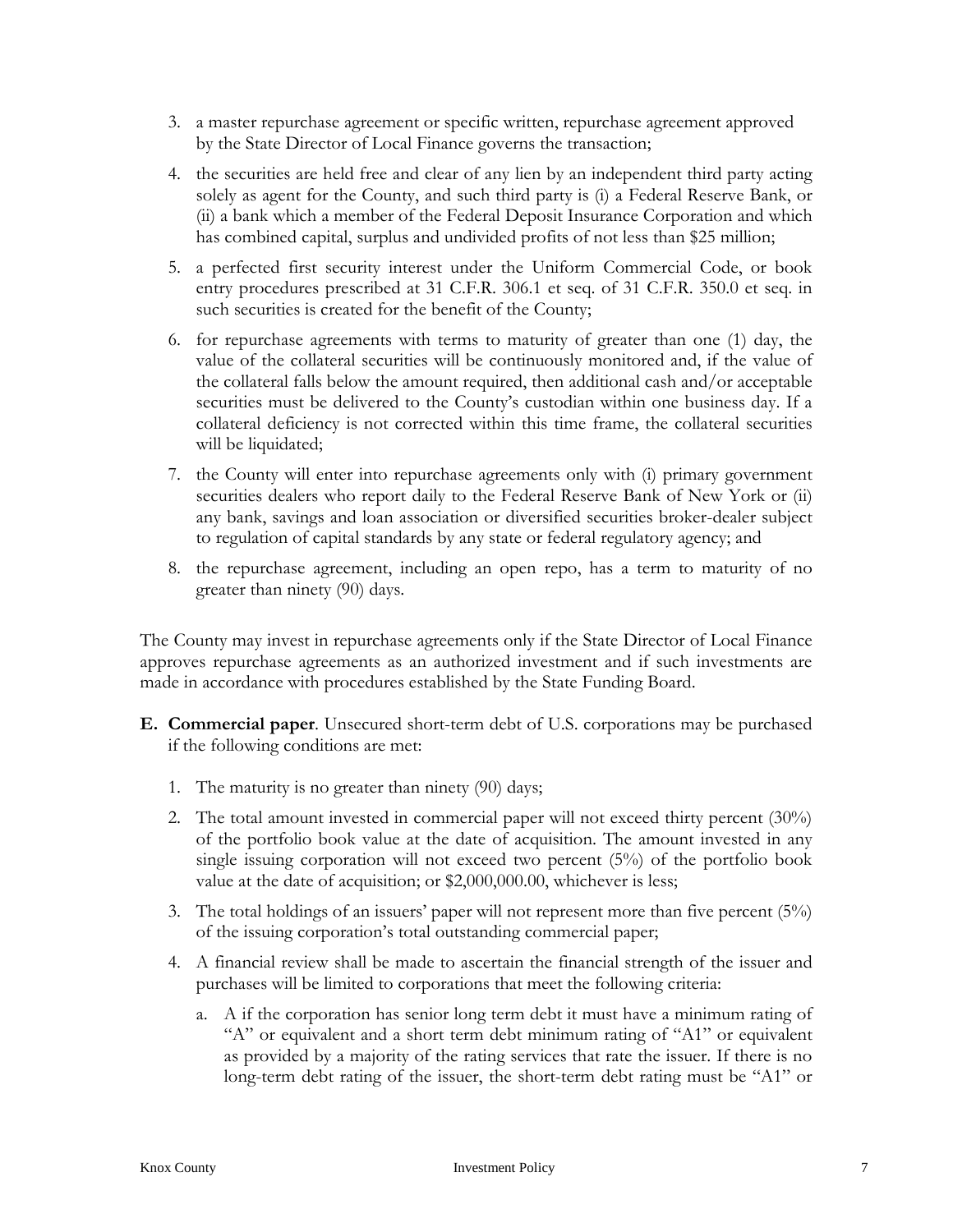equivalent by all of the rating services that rate the issuer. Under all circumstances, a minimum of two short term debt ratings must be available, and

- b. The commercial paper rating must be based on the merits of the issuer or guarantee/agreement of a non-bank corporation, and not be backed by a letter of credit or insurance from a third party;
- 5. Issues may be acquired from authorized broker/dealers or directly from an eligible issuer.
- **F. Prime Bankers' Acceptances** meeting the following terms and conditions may be purchased:
	- 1. Eligible for purchase by the Federal Reserve System as required by TCA 9-4-  $602(a)(1);$
	- 2. Issued by domestic banks with a minimum long-term debt rating of "AA" or foreign banks with a "AAA" long-term debt rating by a majority of the rating services that have rated the issuer. The short-term debt rating must be at least "A1" or equivalent by all of the rating services that rate the issuer (minimum of two ratings must be available);
	- 3. A maturity no greater than ninety (90) days;
	- 4. The amount invested in any one commercial bank pursuant to this paragraph will not exceed three percent (3%) of the portfolio book value at the date of acquisition or \$5,000,000, whichever is less; and
	- 5. arises out of the current shipment of goods between countries or within the United States, or arises out of storage within the United States of goods under contract of sale or expected to move into the channel of trade within a reasonable time and that are secured throughout their life by a warehouse receipt or similar document conveying title to the underlying goods.
- **G. Certificates of Deposit**. Certificates of deposit and other evidence of deposit in Tennessee State chartered banks and savings and loan associations and federally chartered banks and savings and loan associations. All investments made pursuant to this subdivision shall be secured in a manner set forth in TCA §§ 5-8-201, 5-8-207, or title 9, chapter 4, parts 1 and 4.
- **H. State Pool**. The pooled investment fund (known as the Tennessee Local Government Investment Pool) established by Title 9, Chapter 4, part 7
- **I. Municipal Bonds**. The County may invest in the following municipal bonds:
	- 1. Bonds of the State of Tennessee, including any revenue bond issued by any agency of the State, specifically including institutions under the control of the State Board of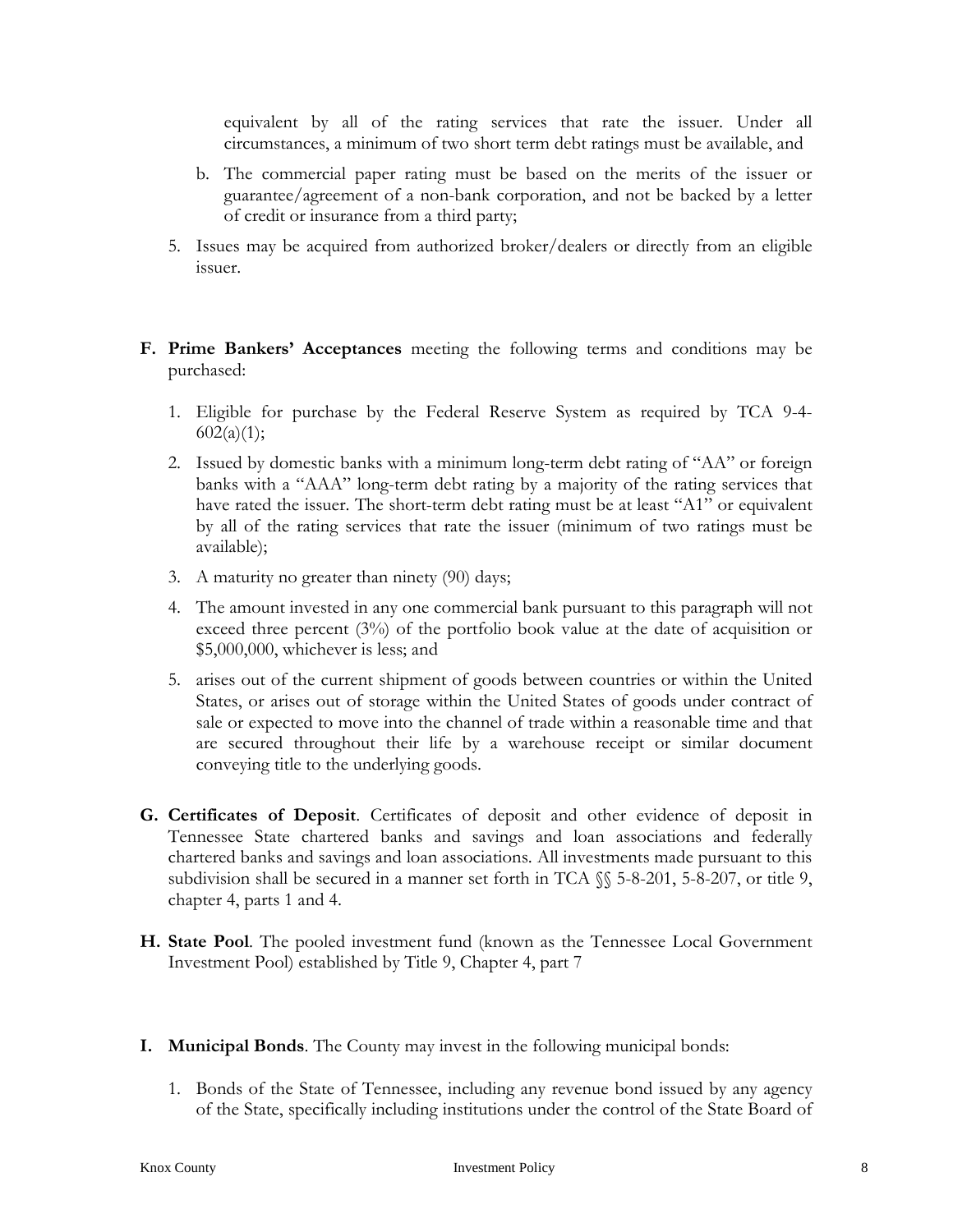Education, the Board of Trustees for the University of Tennessee and bonds issued in the name of the State School Bond Authority;

- 2. Bonds of any county or municipal corporation of this State, including bonds payable from revenues, but expressly excluding bonds of any road, levee, or drainage district; and
- 3. Bonds of any other state or political subdivision thereof.

Any funds invested pursuant to this subdivision (H) shall be invested only in bonds rated "A" or higher by any nationally recognized rating service.

**J**. A portion of the County's Main Operating Account will also be considered as an eligible investment. Any amount over \$10 million will be the amount considered as the invested amount.

K. However those investments as set out in Paragraphs E and F above shall first be authorized by the county legislative body pursuant to T.C.A. Section 5-8-301(d)(3).

# **IX. Portfolio Diversification**

The County will diversify the overall portfolio to eliminate the risk of loss from an over concentration of assets in a specific class of security, a specific maturity, and/or a specific issuer. The maximum percentage of the portfolio (book value at the date of acquisition) permitted in each eligible security is as follows:

| U.S. Treasury                                  | 100% maximum   |
|------------------------------------------------|----------------|
| Federal Agency/Instrumentalities               | 100% maximum   |
| Tennessee LGIP                                 | 50% maximum    |
| Repurchase Agreements                          | 20% maximum    |
| Commercial Paper                               | 30% maximum    |
| Bankers' Acceptances                           | $10\%$ maximum |
| Insured/Collateralized Certificates of Deposit | 100% maximum   |
| State, County and Municipal Obligations        | 50% maximum    |

The combined amount of bankers' acceptances and commercial paper shall not exceed forty percent (40%) of the total book value of the portfolio at the date of acquisition.

The County's Portfolio will be further diversified to limit the exposure to any one issuer. No more than three 3% or five millions dollars, whichever is less, of County's Portfolio will be invested in the securities of any single issuer with the following exceptions:

| U.S. Treasury Obligations      | $100\%$ maximum |
|--------------------------------|-----------------|
| Federal Agency Obligations     | 100% maximum    |
| Tennessee LGIP                 | $50\%$ maximum  |
| <b>Knox County Obligations</b> | 100% maximum    |
| City of Knoxville Obligations  | 100% maximum    |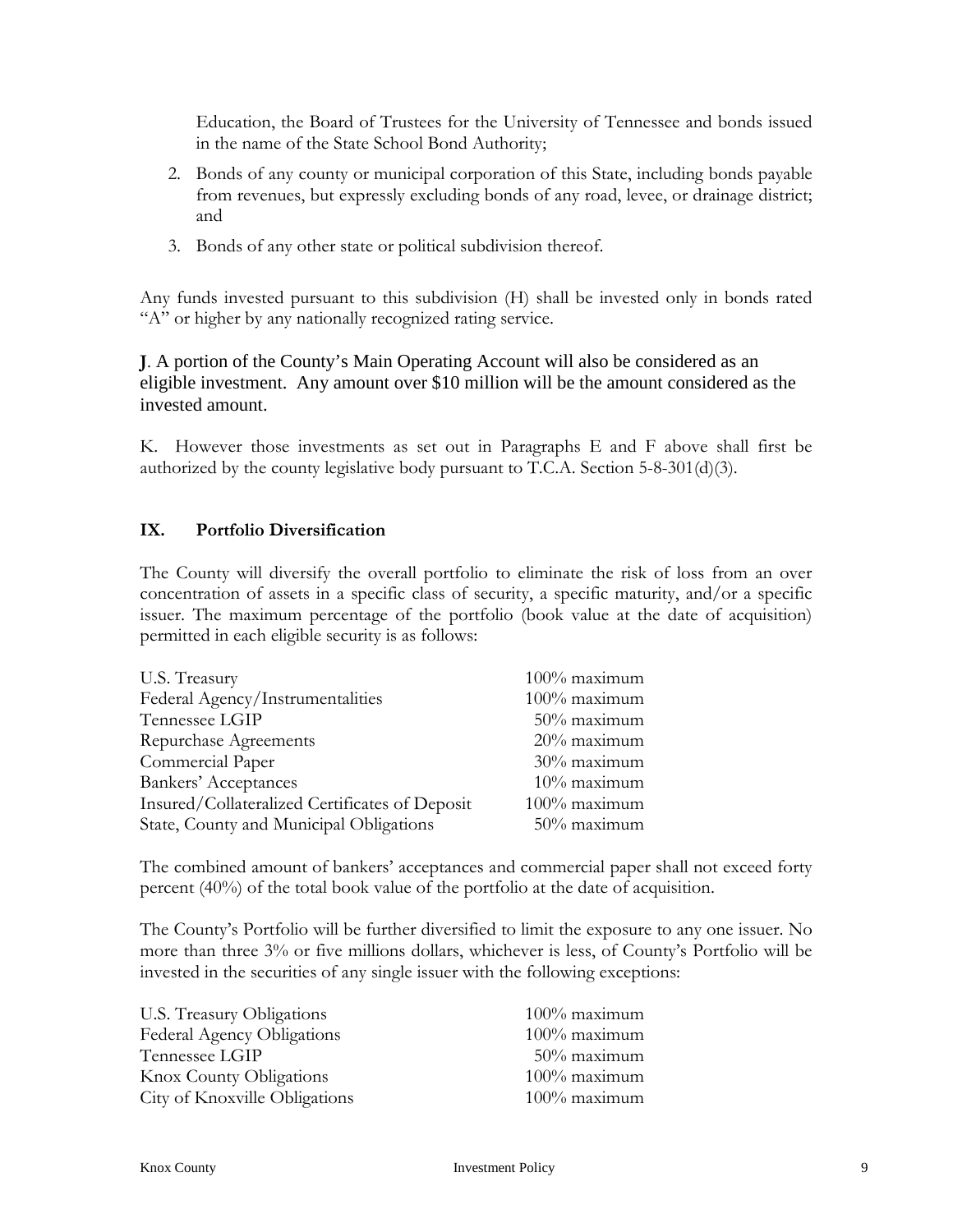Commercial Paper 5% maximum

# **X. Liquidity and Maximum Maturity**

Maintenance of adequate liquidity to meet the cash flow needs of the County is essential. Accordingly, the portfolio will be structured in a manner that ensures sufficient cash is available to meet anticipated liquidity needs. Selection of investment maturities must be consistent with the cash requirements of the County in order to avoid the forced sale of securities prior to maturity.

For purposes of this Investment Policy, assets of the County shall be segregated into three categories based on expected liquidity needs and purposes – short-term operating funds, the core portfolio and bond proceeds.

**Short-Term Operating Funds**. Assets categorized as short-term funds will be invested in permitted investments maturing in twelve (12) months or less. The average weighted maturity of the short-term assets will not exceed 180 days. To the extent possible, an attempt will be made to match investment maturities with known cash needs and anticipated cash flow requirements.

**Core Portfolio**. The operating fund core portfolio will be invested in permitted investments with a stated maturity of no more than 5 years from the date of purchase. To control the volatility of the core portfolio, the Investment Committee will determine a duration target, not to exceed three years.

No operating funds are to be invested for a maturity of greater than three (3) years without approval of the Investment Committee or greater than five (5) years without approval from the state director of local finance or as otherwise provided by State Statute; however, the County may collateralize its repurchase agreements using securities with maturities of up to 10 years. Notwithstanding these limitations, in no case will the assets in either category be invested in securities with a term to maturity that exceeds the expected disbursement date of those funds.

**Bond Proceeds**. Proceeds from the sale of bonds will be invested in compliance with the specific requirements of the bond covenants without further restriction as to the maximum term to maturity of securities purchased. However, the duration of the bond proceeds portfolio will not exceed two (2) years without the approval of the Investment Committee. Investments of bond reserves, construction funds, and other non-operating funds ("core funds") shall have a term appropriate to the need for funds and in accordance with debt covenants.

# **XI. Monitoring and Adjusting the Portfolio**

Those responsible for the day-to-day management of the County Portfolio will routinely monitor the contents of the portfolio, the available markets and the relative values of competing instruments, and will adjust the portfolio as necessary to meet the investment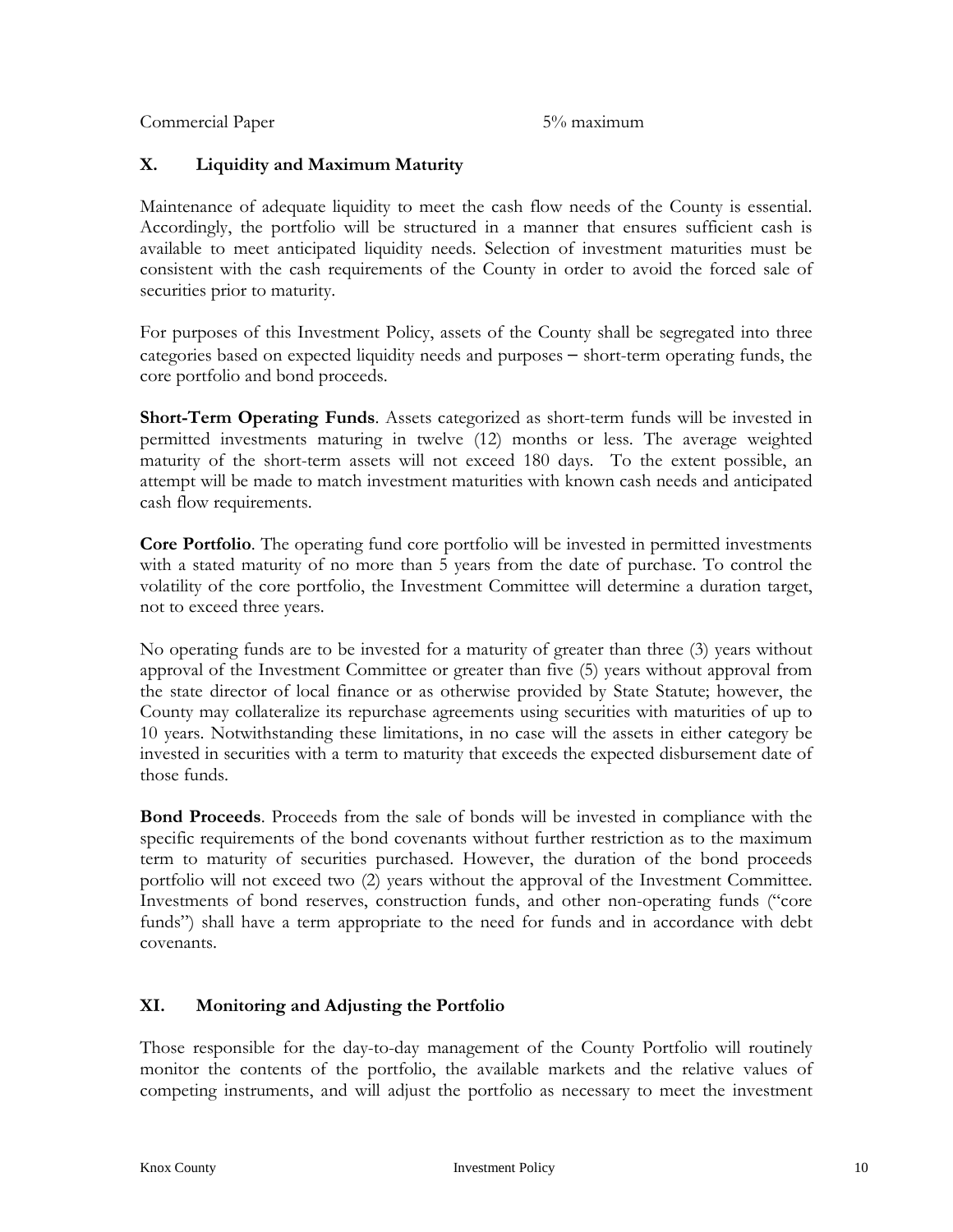objectives listed herein.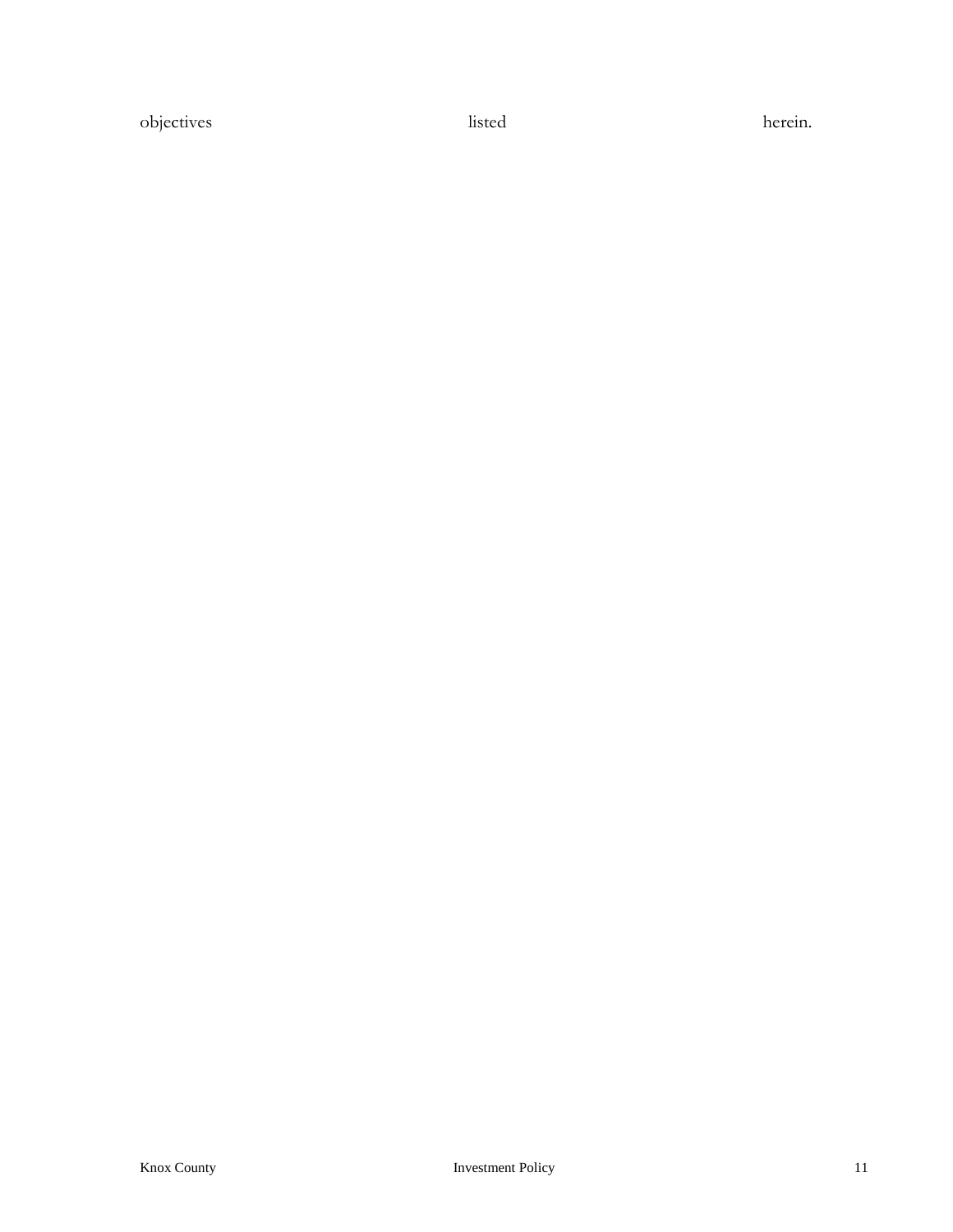#### **XII. Internal Controls and Investment Procedures**

The Trustee shall establish a system of internal controls governing the administration and management of the County Portfolio, and these controls shall be documented in writing. Such controls shall be designed to prevent and control losses of County funds arising from fraud, employee error, misrepresentation by third parties, unanticipated changes in financial markets, or imprudent actions by any personnel. The Trustee shall establish an annual process of independent review by an external auditor. This review will provide internal control by assuring compliance with policies and procedures. Such internal controls shall include, but not limited to, the following:

## **A. Separation of functions:**

By separating the person who authorizes or performs the transaction from the person or persons who record or otherwise account for the transaction, a proper separation of duties is achieved.

#### **B. Custodial safekeeping:**

Securities purchased from any bank or dealer, including appropriate collateral, shall be placed into a third party bank for custodial safekeeping.

#### **C. Clear delegation of authority to subordinate staff members:**

Subordinate staff must have a clear understanding of their authority and responsibilities to avoid any improper actions. Clear delegation of authority also preserves the internal control structure that is built around the various staff positions and their respective responsibilities.

Written confirmation of electronically initiated transactions for investments and wire transfers:

Due to the potential for error and improprieties arising from telephone or other electronically initiated transactions, all such transactions should be supported by written communications and approved by an individual other than the individual initiating said transaction. Repetitive wires do not require a secondary approval; however, all nonrepetitive wires shall have secondary approval.

#### **D. Documentation of transactions and strategies:**

All transactions and the strategies that were used to develop said transactions should be documented in writing and approved by the appropriate person.

#### **XIII. Bank Selection and Review**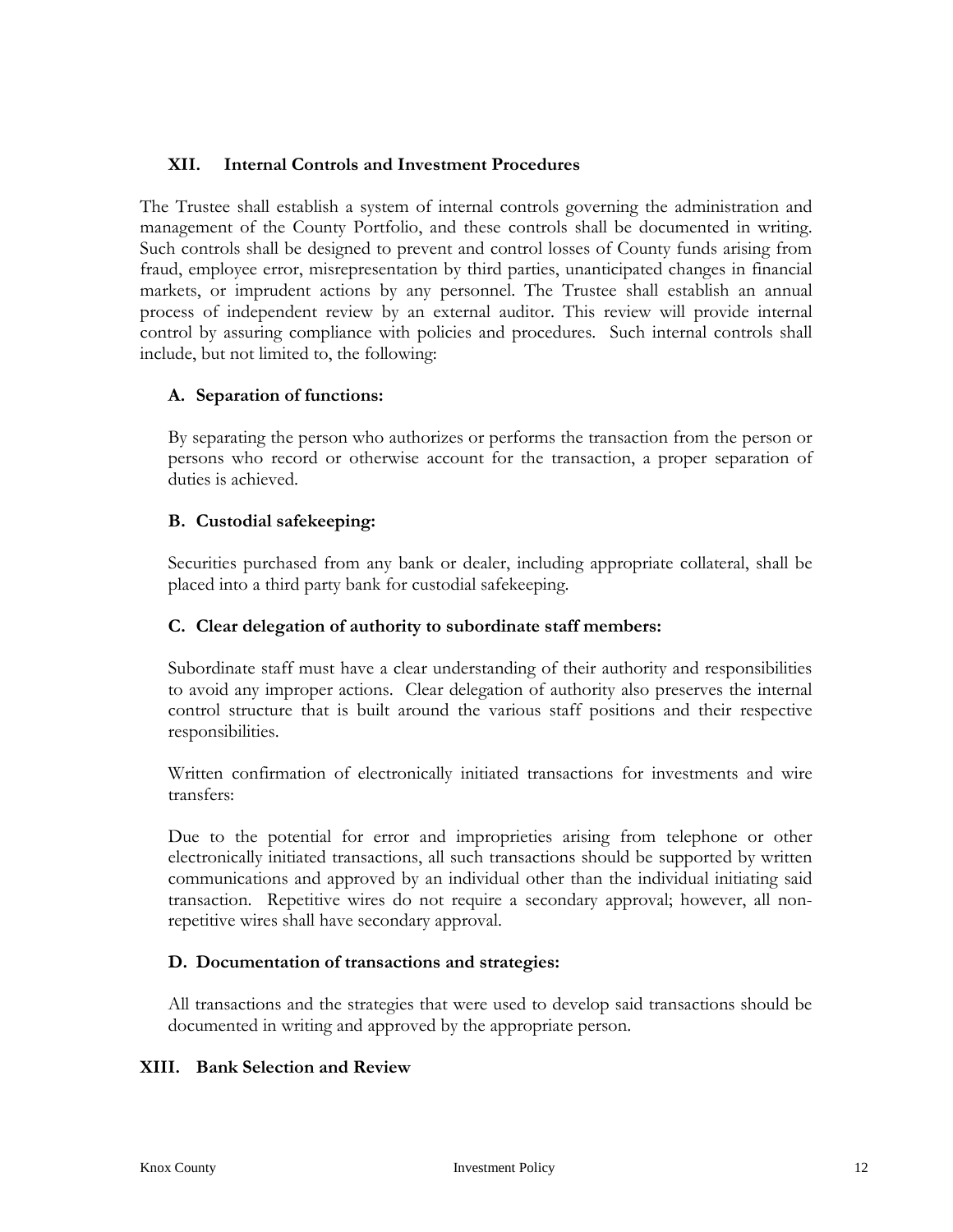It will be the duty of the Investment Committee to accept bids from various banking institutions for the purpose of depositing County funds, handling operational accounts, and collecting interest thereon. Bids may be solicited and awarded in any manner appropriate under the circumstances. Documentation will be kept on all bids received.

The Investment Committee will have full authority to formulate, make and approve the contract(s) with a bank or banks making he highest and best bid(s) to pay interest on daily balances of the County funds; The Investment Committee, subsequent to the signing of any such contract, will notify the County Trustee, or other appropriate official, in writing, and instruct him to place County funds in his custody, or thereafter to be collected by him, on deposit in the bank or banks so specified in the amounts specified. The County Trustee, or other appropriate official, upon receiving such notice will place such funds as designated in the bank or banks designated therein.

The County Trustee, after receipt of a monthly statement from each contracting bank, will make both a monthly and quarterly report to the Investment Committee showing the amount of the monthly and quarterly balance as per the bank statement and the interest to be placed to the credit of the proper County fund;

The contracting bank shall provide collateral for County deposits in accordance with requirements for public funds deposits in Tennessee.

# **XIV. Selection, Approval of Brokers, Qualified Financial Institutions**

The Trustee shall maintain a list of financial institutions and broker/dealers that are approved for investment purposes. Written procedures will describe the competitive selection process for financial institutions with which investment transactions will be conducted. All brokers, dealers, and depositories deemed to be "qualified institutions" will be provided with current copies of the Investment Policy. Receipt of this policy, including confirmation that it has been reviewed by persons dealing directly with the County's account will be received prior to any organization providing investment services to the County. A current audited financial statement is required to be on file for each financial institution and broker/dealer with which County trades. In addition, all financial institutions interested in transacting securities trades with County are required to complete a "Broker/Dealer Request for Information" as detailed in the Appendix to this policy.

The County's Investment Advisor(s) shall utilize and maintain its own list of approved primary and non-primary securities dealers.

# **XV. Collateralization**

Collateralization is required on all deposits of County funds (including Certificates of Deposits) by Acts 1990, chapter 702, subsection 9. As per the statute, "required collateral" means collateral whose market value is equal to 105% of the value of the deposit so secured thereby, less so much of such amount as is protected by federal deposit insurance.

The following securities may be pledged as collateral on deposits: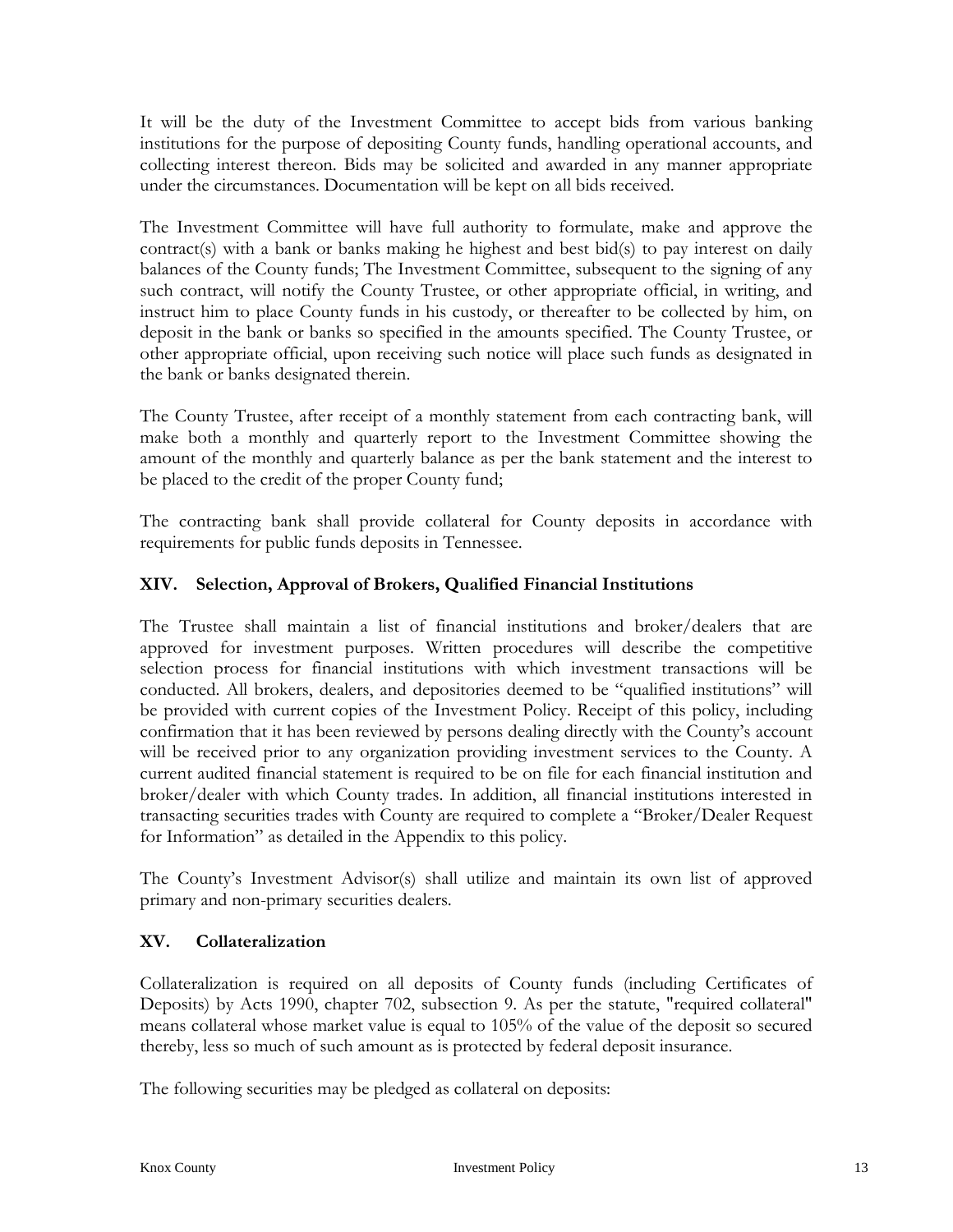- 1. Securities issued by or backed by the full faith and credit of the United States Government, its agencies, or government sponsored enterprises;
- 2. Obligations guaranteed by the Tennessee Industrial Development Authority not to exceed the amount of the guarantee;
- 3. Bonds of the State of Tennessee including any revenue bond issued by any agency of the state specifically including institutions under the control of the State Board of Regents, the Board of Trustees of the University of Tennessee and Bonds issued in the name of the State School Board Authority;
- 4. The State of Tennessee Collateral Pool;

Collateral for any deposit or investment of public funds by the County in the form of Collateralized Mortgage Obligations (CMOs) and Real Estate Mortgage Investment Conduits (REMICs) is strictly prohibited regardless that they may be direct obligations of a U.S. Agency. Variable rate notes (VRNs) and structured notes are also prohibited.

Whenever possible, every attempt should be made to secure County deposits and investments through the State of Tennessee Collateral Pool.

## **XVI. Safekeeping and Custody**

Except as noted below, all investment securities purchased by the County or held as collateral on either deposits or investments shall be held in third-party safekeeping at a financial institution (to be designated as the "Custodian") qualified to act in this capacity. All transactions will be conducted on a delivery-vs.-payment basis. All securities held for the County account will be held free and clear of any lien. The Custodian shall issue a safekeeping receipt to County listing the specific instrument, rate, maturity and other pertinent information. On a monthly basis, the custodian will also provide reports which list all securities held for County, the book value of holdings and the market value as of monthend.

Certificates of Deposit may be held in physical form by the County Trustee providing that said certificates of deposit are collateralized through the State of Tennessee collateral pool, or collateral pledged on such deposits is held by the Custodian and a system of internal controls has been established to protect the County against loss. To facilitate security settlement, the County may use a draft/cheque to purchase certificates of deposit and may accept a draft/cheque for the redemption amount of such securities.

Appropriate County officials and representatives of the Custodian responsible for, or in any manner involved with, the safekeeping and custody process of the County shall be bonded in such a fashion as to protect the County from losses from malfeasance and misfeasance.

### **XVII. Reporting**

The Trustee and/or any outside investment manager(s) shall prepare and submit to the Investment Committee a "Quarterly Investment Report" that summarizes the following: (i) recent market conditions, economic developments and anticipated investment conditions,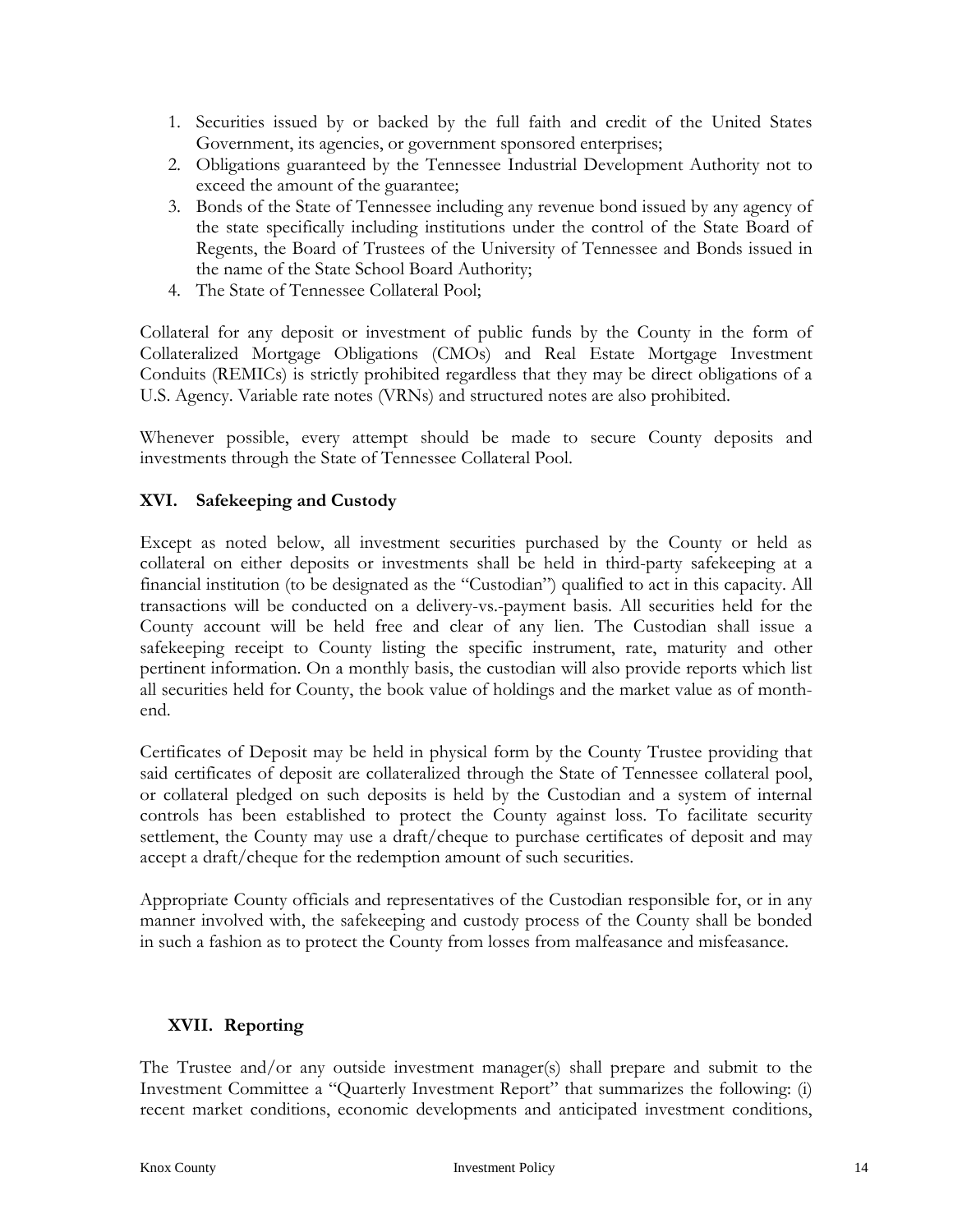(ii) the investment strategies employed in the most recent quarter, (iii) portfolio return (on a market value basis) versus appropriate benchmarks; (iv) a summary of broker activity, and (v) any areas of policy concern warranting possible revisions of current or planned investment strategies.

#### **XVIII.Investment policy adoption**

\_\_\_\_\_\_\_\_\_\_\_\_\_\_\_\_\_\_\_\_\_\_\_\_\_\_\_\_\_\_\_\_\_\_

\_\_\_\_\_\_\_\_\_\_\_\_\_\_\_\_\_\_\_\_\_\_\_\_\_\_\_\_\_\_\_\_\_\_

This policy is adopted this  $7<sup>th</sup>$  day of December 2012.

Approved by

County Executive

Approved by unanimous vote of the Knox County Investment Committee on December 7, 2012.

Secretary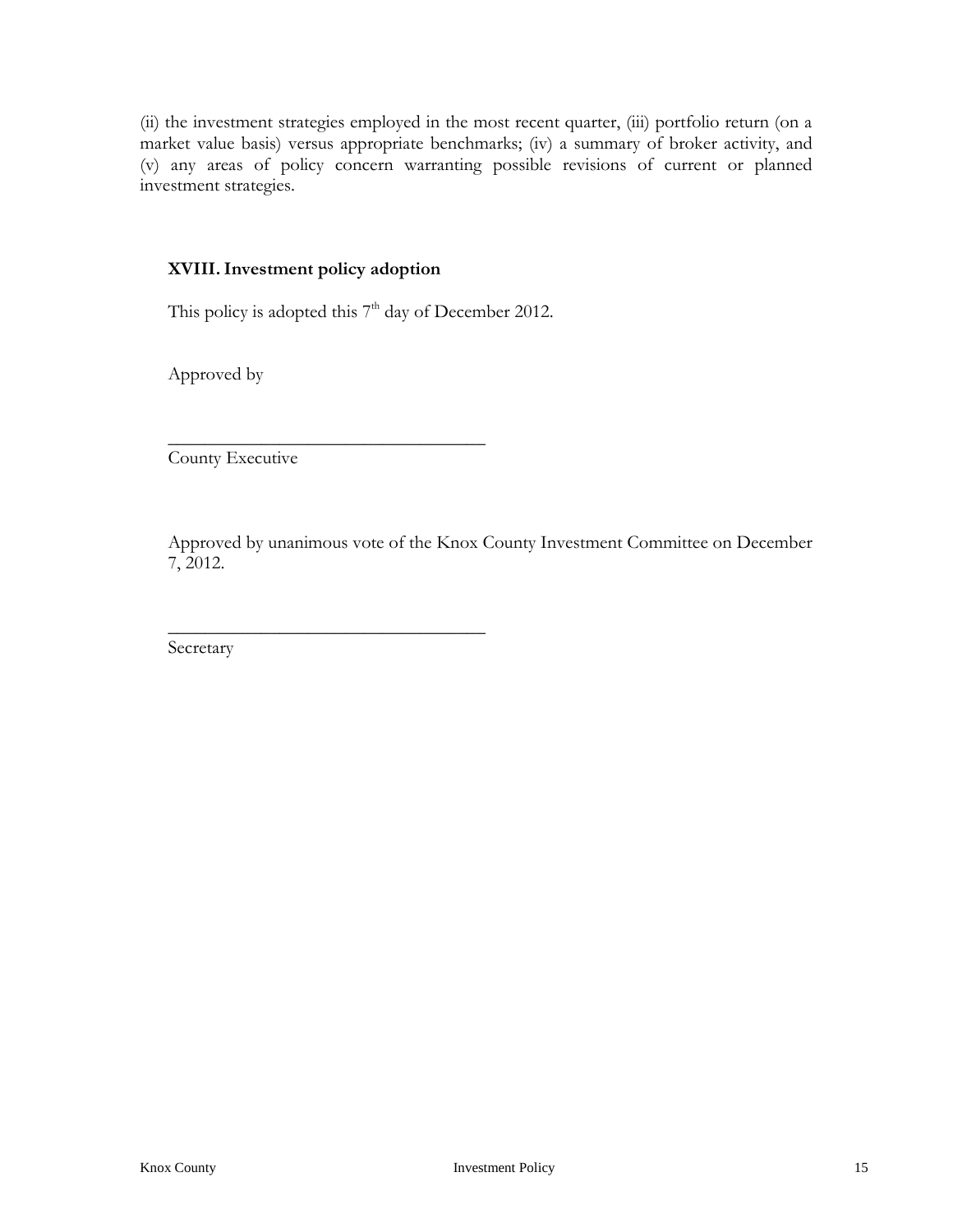## **XIX. Glossary of Cash and Investment Management Terms**

**Accrued Interest.** Interest earned but which has not yet been paid or received.

**Agency.** See "Federal Agency Securities."

Ask Price.Price at which a broker/dealer offers to sell a security to an investor.Also known as "offered" price."

Asset Backed Securities (ABS). A fixed-income security backed by notes or receivables against assets other than real estate. Generally issued by special purpose companies that "own" the assets and issue the ABS. Examples include securities backed by auto loans, credit card receivables, home equity loans, manufactured housing loans, farm equipment loans and aircraft leases.

**Average Life.** The average length of time that an issue of serial bonds and/or term bonds with a mandatory sinking fund feature is expected to be outstanding.

**Bankers' Acceptance (BA's).**A draft or bill of exchange drawn upon and accepted by a bank.Frequently used to finance shipping of international goods. Used as a short-term credit instrument, bankers' acceptances are traded at a discount from face value as a money market instrument in the secondary market on the basis of the credit quality of the guaranteeing bank.

**Basis Point.**One hundredth of one percent, or 0.01%. Thus 1% equals 100 basis points.

**Bearer Security.**A security whose ownership is determined by the holder of the physical security. Typically, there is no registration on the issuer's books. Title to bearer securities is transferred by delivery of the physical security or certificate. Also known as "physical securities."

**Benchmark Bills:** In November 1999, FNMA introduced its Benchmark Bills program, a short-term debt securities issuance program to supplement its existing discount note program. The program includes a schedule of larger, weekly issues in three- and six-month maturities and biweekly issues in one-year for Benchmark Bills. Each issue is brought to market via a Dutch (single price) auction. FNMA conducts a weekly auction for each Benchmark Bill maturity and accepts both competitive and non-competitive bids through a web based auction system. This program is in addition to the variety of other discount note maturities, with rates posted on a daily basis, which FNMA offers. FNMA's Benchmark Bills are unsecured general obligations that are issued in book-entry form through the Federal Reserve Banks. There are no periodic payments of interest on Benchmark Bills, which are sold at a discount from the principal amount and payable at par at maturity. Issues under the Benchmark program constitute the same credit standing as other FNMA discount notes; they simply add organization and liquidity to the short-term Agency discount note market.

**Benchmark Notes/Bonds:** Benchmark Notes and Bonds are a series of FNMA "bullet" maturities (noncallable) issued according to a pre-announced calendar. Under its Benchmark Notes/Bonds program, 2, 3, 5, 10 and 30-year maturities are issued each quarter. Each Benchmark Notes new issue has a minimum size of \$4 billion, 30-year new issues having a minimum size of \$1 billion, with re-openings based on investor demand to further enhance liquidity. The amount of non-callable issuance has allowed FNMA to build a yield curve in Benchmark Notes and Bonds in maturities ranging from 2 to 30 years. The liquidity emanating from these large size issues has facilitated favorable financing opportunities through the development of a liquid overnight and term repo market. Issues under the Benchmark program constitute the same credit standing as other FNMA issues; they simply add organization and liquidity to the intermediate- and long-term Agency market.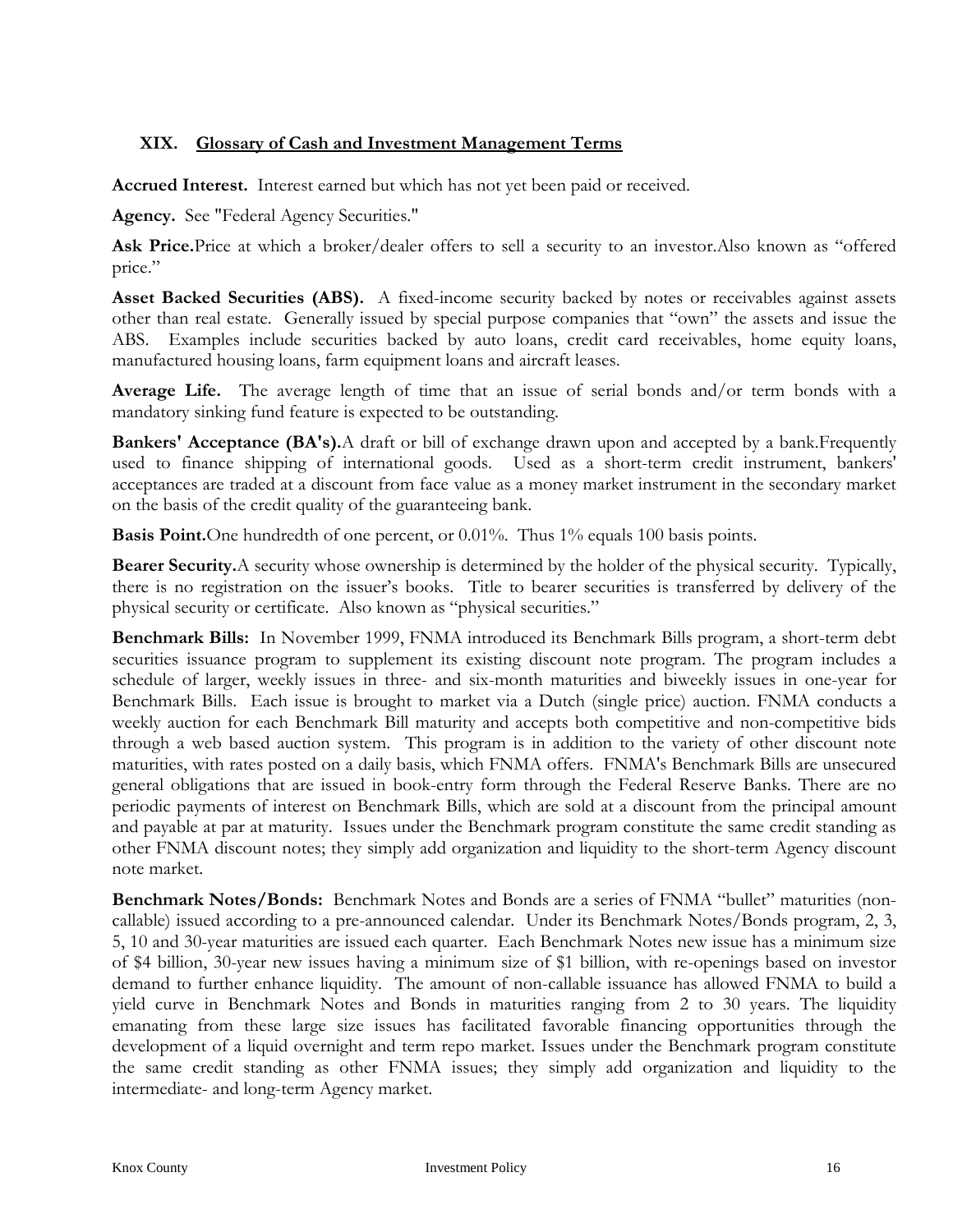**Benchmark.**A market index used as a comparative basis for measuring the performance of an investment portfolio. A performance benchmark should represent a close correlation to investment guidelines, risk tolerance and duration of the actual portfolio's investments.

**Bid Price.**Price at which a broker/dealer offers to purchase a security from an investor.

**Bond Market Association (BMA).**The bond market trade association representing the largest securities markets in the world. In addition to publishing a Master Repurchase Agreement, widely accepted as the industry standard document for Repurchase Agreements, the BMA also recommends bond market closures and early closes due to holidays.

**Bond.**Financial obligation for which the issuer promises to pay the bondholder (the purchaser or owner of the bond) a specified stream of future cash flows, including periodic interest payments and a principal repayment.

**Book Entry Securities.** Securities that are recorded in a customer's account electronically through one of the financial markets electronic delivery and custody systems, such as the Fed Securities wire, DTC and PTC

(as opposed to bearer or physical securities). The trend is toward a certificate-free society in order to cut down on paperwork and to diminish investors' concerns about the certificates themselves. The vast majority of securities are now book entry securities.

**Book Value.**The value at which a debt security is reflected on the holder's records at any point in time. Book value is also called "amortized cost" as it represents the original cost of an investment adjusted for amortization of premium or accretion of discount. Also called "carrying value." Book value can vary over time as an investment approaches maturity and differs from "market value" in that it is not affected by changes in market interest rates.

**Broker/Dealer.**A person or firm transacting securities business with customers. A "broker" acts as an agent between buyers and sellers, and receives a commission for these services. A "dealer" buys and sells financial assets from its own portfolio. A dealer takes risk by owning inventory of securities, whereas a broker merely matches up buyers and sellers. See also "Primary Dealer."

**Bullet Notes/Bonds.** Notes or bonds that have a single maturity date and are non-callable.

**Call Date.**Date at which a call option may be or is exercised.

**Call Option.** The right, but not the obligation, of an issuer of a security to redeem a security at a specified value and at a specified date or dates prior to its stated maturity date. Most fixed-income calls are a par, but can be at any previously established price. Securities issued with a call provision typically carry a higher yield than similar securities issued without a call feature. There are three primary types of call options (1) European - one-time calls, (2) Bermudan - periodically on a predetermined schedule (quarterly, semi-annual, annual), and (3) American - continuously callable at any time on or after the call date. There is usually a notice period of at least 5 business days prior to a call date.

**Callable Bonds/Notes.**Securities, which contain an imbedded call option giving the issuer, the right to redeem the securities prior to maturity at a predetermined price and time.

**Certificate of Deposit (CD).** Bank obligation issued by a financial institution generally offering a fixed rate of return (coupon) for a specified period of time (maturity). Can be as long as 10 years to maturity, but most CDs purchased by public agencies are one year and under.

**Collateral.** Investment securities or other property that a borrower pledges to secure repayment of a loan, secure deposits of public monies, or provide security for a repurchase agreement.

**Collateralization.**Process by which a borrower pledges securities, property, or other deposits for securing the repayment of a loan and/or security.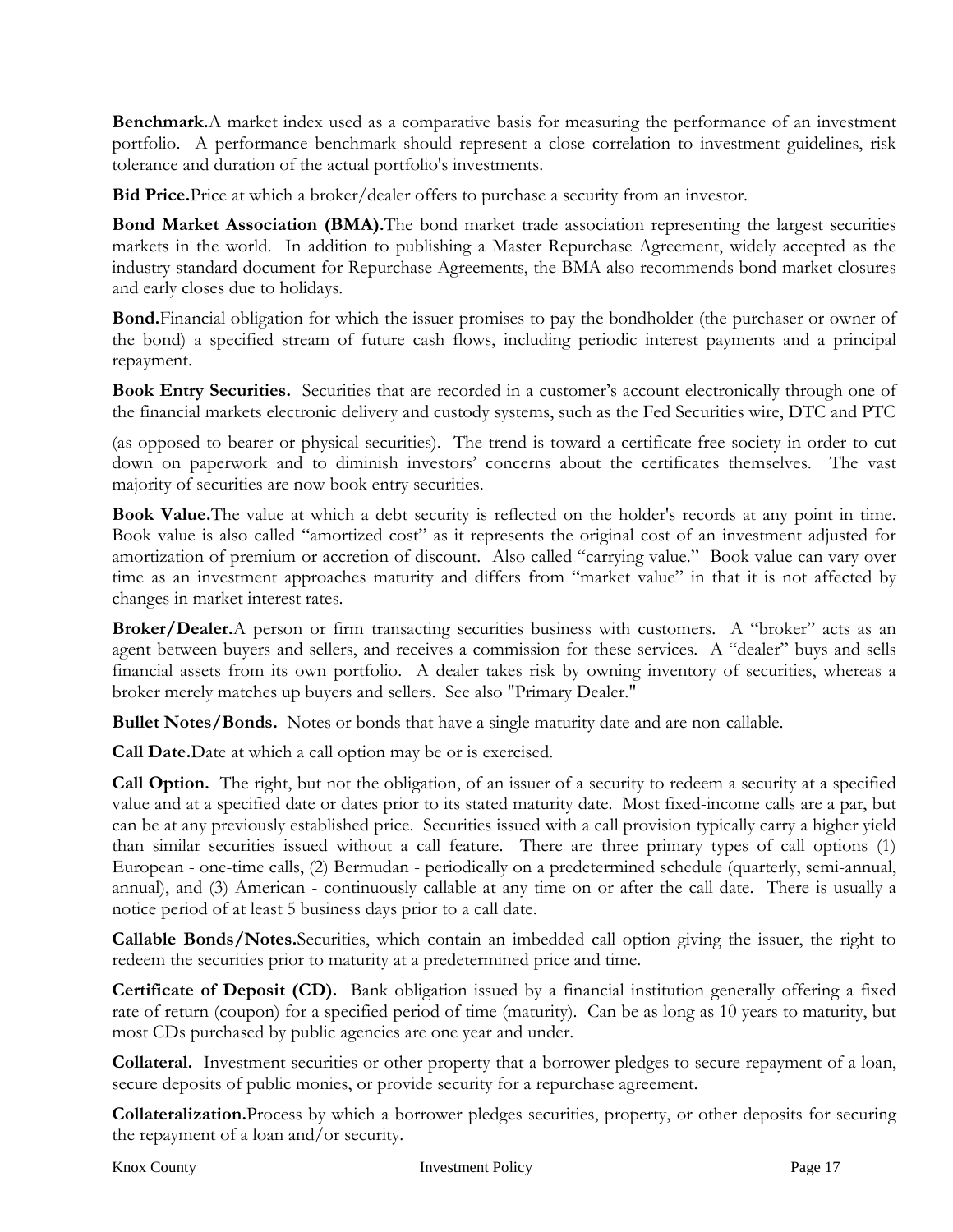**Collateralized Mortgage Obligation (CMO).**A security that pools together mortgages and separates them into short, medium, and long-term positions (called tranches). Tranches are set up to pay different rates of interest depending upon their maturity. Interest payments are usually paid monthly. In "plain vanilla" CMOs, principal is not paid on a tranche until all shorter tranches have been paid off. This system provides interest and principal in a more predictable manner. A single pool of mortgages can be carved up into numerous tranches each with its own payment and risk characteristics.

**Commercial Paper.** Short term unsecured promissory note issued by a company or financial institution. Issued at a discount and matures for par or face value. Usually a maximum maturity of 270 days, and given a short-term debt rating by one or more NRSROs.

**Convexity.**A measure of a bond's price sensitivity to changing interest rates. A high convexity indicates greater sensitivity of a bond's price to interest rate changes.

**Corporate Note.**A debt instrument issued by a corporation with a maturity of greater than one year and less than ten years.

**Counterparty.** The other party in a two party financial transaction. "Counterparty risk" refers to the risk that the other party, to a transaction, will fail in its related obligations. For example, the bank or broker/dealer in a repurchase agreement.

**Coupon Rate.** Annual rate of interest on a debt security, expressed as a percentage of the bond's face value.

**Current Yield.**Annual rate of return on a bond based on its price. Calculated as (coupon rate / price), but does not accurately reflect a bond's true yield level.

**Custody.**Safekeeping services offered by a bank, financial institution or trust company, referred to as the "custodian." Service normally includes the holding and reporting of the customer's securities, the collection and disbursement of income, securities settlement and market values.

**Dealer.** A dealer, as opposed to a broker, acts as a principal in all transactions, buying and selling for his own account.

**Delivery Versus Payment (DVP).** Settlement procedure in which securities are delivered versus payment of cash, but only after cash has been received. Most security transactions, including those through the Fed Securities Wire system and DTC, are done DVP as a protection for both the buyer and seller of securities.

**Depository Trust Company (DTC).** A firm through which members can use a computer to arrange for securities to be delivered to other members without physical delivery of certificates. A member of the Federal Reserve System and owned mostly by the New York Stock Exchange, the Depository Trust Company uses computerized debit and credit entries. Most corporate securities, commercial paper, CDs and BAs clear through DTC.

**Derivatives.** For hedging purposes, common derivatives are options, futures, swaps and swaptions. All Collateralized Mortgage Obligations ("CMOs") are derivatives. (1) Financial instruments whose return profile is linked to, or derived from, the movement of one or more underlying index or security, and may include a leveraging factor, or (2) financial contracts based upon notional amounts whose value is derived from an underlying index or security (interest rates, foreign exchange rates, equities or commodities).

**Derivative Security.** Financial instrument created from, or whose value depends upon, one or more underlying assets or indexes of asset values.

Knox County **Investment Policy Investment Policy Page 18 Designated Bond.**FFCB's regularly issued, liquid, non-callable securities that generally have a 2 or 3 year original maturity. New issues of Designated Bonds are \$1 billion or larger. Re-openings of existing Designated Bond issues are generally a minimum of \$100 million. Designated Bonds are offered through a syndicate of two to six dealers. Twice each month the Funding Corporation announces its intention to issue a new Designated Bond, reopen an existing issue, or to not issue or reopen a Designated Bond. Issues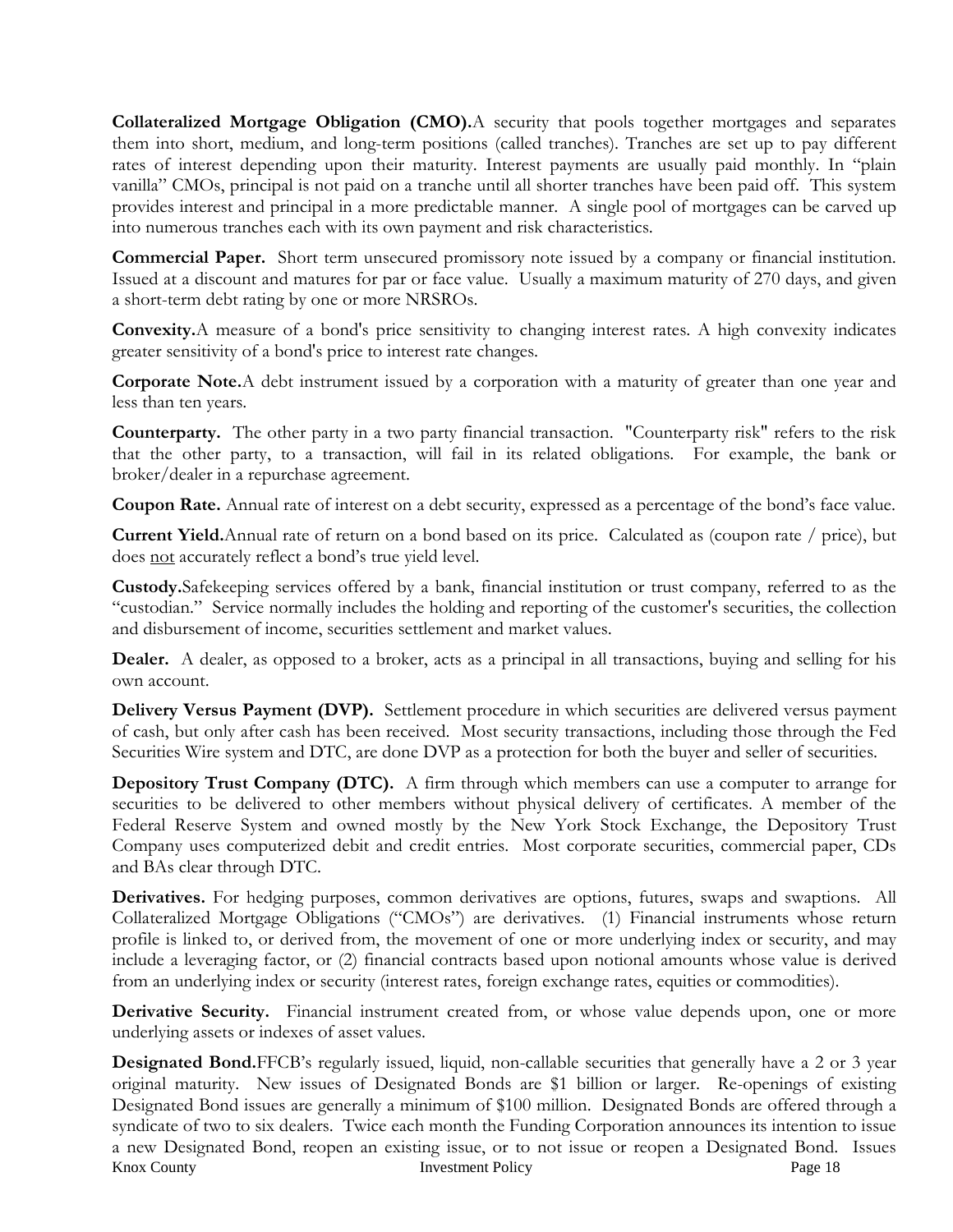under the Designated Bond program constitute the same credit standing as other FFCB issues; they simply add organization and liquidity to the intermediate- and long-term Agency market.

**Discount Notes.** Unsecured general obligations issued by Federal Agencies at a discount. Discount notes mature at par and can range in maturity from overnight to one year. Very large primary (new issue) and secondary markets.

**Discount Rate.** Rate charged by the system of Federal Reserve Banks on overnight loans to member banks. Changes to this rate are administered by the Federal Reserve and closely mirror changes to the "fed funds rate."

**Discount Securities.**Non-interest bearing money market instruments that are issued at discount and redeemed at maturity for full face value. Examples include: U.S. Treasury Bills, Federal Agency Discount Notes, Bankers' Acceptances and Commercial Paper.

**Discount.**The amount by which a bond or other financial instrument sells below its face value. See also "Premium."

**Diversification.**Dividing investment funds among a variety of security types, maturities, industries and issuers offering potentially independent returns.

**Dollar Price.**A bond's cost expressed as a percentage of its face value. For example, a bond quoted at a dollar price of 95 ½, would have a principal cost of \$955 per \$1,000 of face value.

**Duff & Phelps.**One of several NRSROs that provide credit ratings on corporate and bank debt issues.

**Duration.**The weighted average maturity of a security's or portfolio's cash flows, where the present values of the cash flows serve as the weights. The greater the duration of a security/portfolio, the greater its percentage price volatility with respect to changes in interest rates. Used as a measure of risk and a key tool for managing a portfolio versus a benchmark and for hedging risk. There are also different kinds of duration used for different purposes (e.g. MacAuley Duration, Modified Duration).

**Fannie Mae.** See "Federal National Mortgage Association."

**Fed Money Wire.**A computerized communications system that connects the Federal Reserve System with its member banks, certain U. S. Treasury offices, and the Washington D.C. office of the Commodity Credit Corporation. The Fed Money Wire is the book entry system used to transfer cash balances between banks for themselves and for customer accounts.

**Fed Securities Wire.**A computerized communications system that facilitates book entry transfer of securities between banks, brokers and customer accounts, used primarily for settlement of U.S. Treasury and Federal Agency securities.

**Fed.** See "Federal Reserve System."

**Federal Agency Security.**A debt instrument issued by one of the Federal Agencies. Federal Agencies are considered second in credit quality and liquidity only to U.S. Treasuries.

Federal Agency.Government sponsored/owned entity created by the U.S. Congress, generally for the purpose of acting as a financial intermediary by borrowing in the marketplace and directing proceeds to specific areas of the economy considered to otherwise have restricted access to credit markets. The largest Federal Agencies are GNMA, FNMA, FHLMC, FHLB, FFCB, SLMA, and TVA.

**Federal Deposit Insurance Corporation (FDIC).**Federal agency that insures deposits at commercial banks, currently to a limit of \$250,000 per depositor per bank.

**Federal Farm Credit Bank (FFCB).** One of the large Federal Agencies. A government sponsored enterprise (GSE) system that is a network of cooperatively-owned lending institutions that provides credit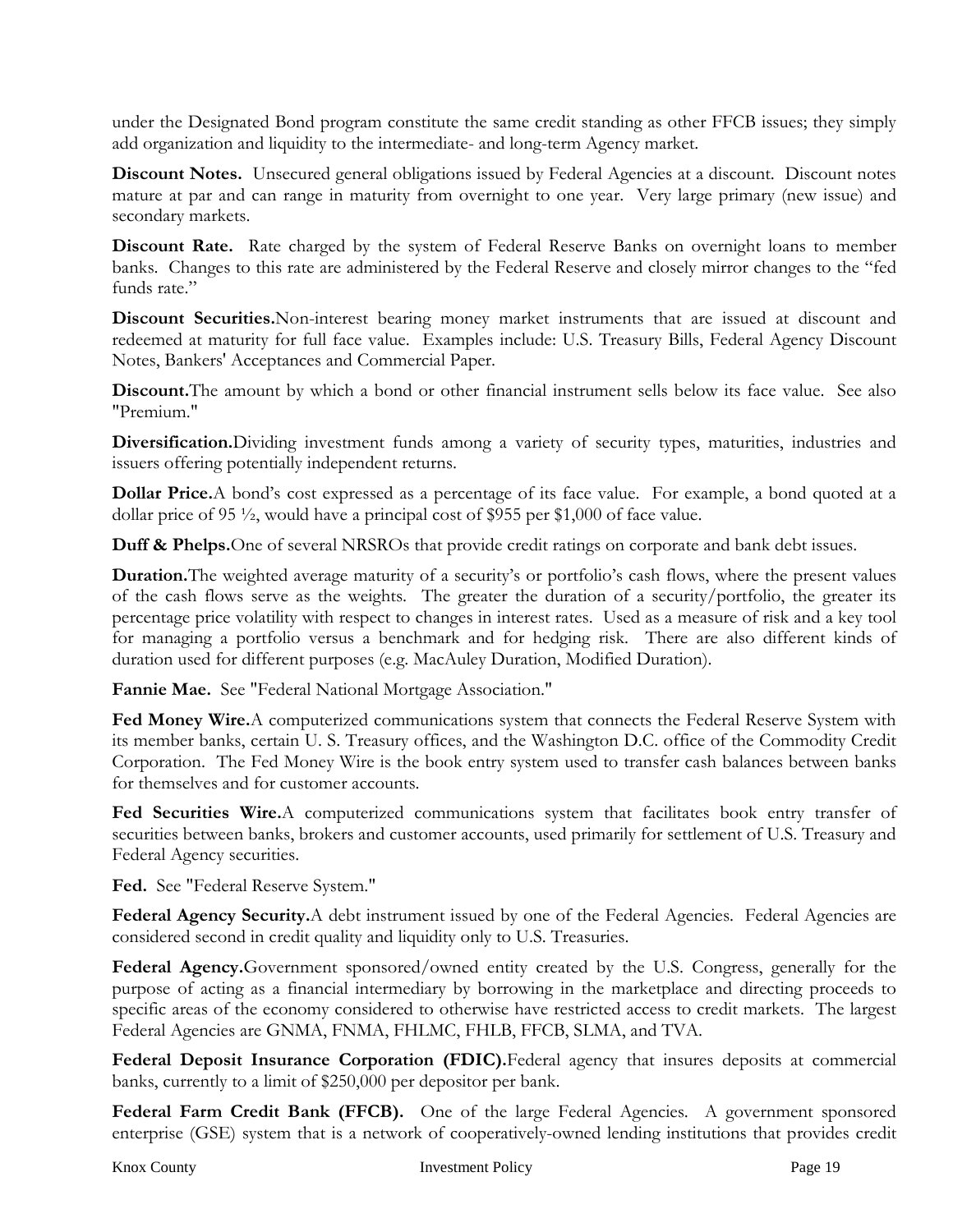services to farmers, agricultural cooperatives and rural utilities. The FFCBs act as financial intermediaries that borrow money in the capital markets and use the proceeds to make loans and provide other assistance to farmers and farm-affiliated businesses. Consists of the consolidated operations of the Banks for Cooperatives, Federal Intermediate Credit Banks, and Federal Land Banks. Frequent issuer of discount notes, agency notes and callable agency securities. FFCB debt is not an obligation of, nor is it guaranteed by the U.S. government, although it is considered to have minimal credit risk due to its importance to the U.S. financial system and agricultural industry. Also issues notes under its "designated note" program.

**Federal Funds (Fed Funds).** Funds placed in Federal Reserve Banks by depository institutions in excess of current reserve requirements, and frequently loaned or borrowed on an overnight basis between depository institutions.

**Federal Funds Rate (Fed Funds Rate).** The interest rate charged by a depository institution lending Federal Funds to another depository institution. The Federal Reserve influences this rate by establishing a "target" Fed Funds rate associated with the Fed's management of monetary policy.

**Federal Home Loan Bank System (FHLB).**One of the large Federal Agencies. A government sponsored enterprise (GSE) system, consisting of wholesale banks (currently twelve district banks) owned by their member banks, which provides correspondent banking services and credit to various financial institutions, financed by the issuance of securities. The principal purpose of the FHLB is to add liquidity to the mortgage markets. Although FHLB does not directly fund mortgages, it provides a stable supply of credit to thrift institutions that make new mortgage loans. FHLB debt is not an obligation of, nor is it guaranteed by the U.S. government, although it is considered to have minimal credit risk due to its importance to the U.S. financial system and housing market. Frequent issuer of discount notes, agency notes and callable agency securities. Also issues notes under its "global note" and "TAP" programs.

**Federal Home Loan Mortgage Corporation (FHLMC or "Freddie Mac").** One of the large Federal Agencies. A government sponsored public corporation (GSE) that provides stability and assistance to the secondary market for home mortgages by purchasing first mortgages and participation interests financed by the sale of debt and guaranteed mortgage backed securities. FHLMC debt is not an obligation of, nor is it guaranteed by the U.S. government, although it is considered to have minimal credit risk due to its importance to the U.S. financial system and housing market. Frequent issuer of discount notes, agency notes, callable agency securities and MBS. Also issues notes under its "reference note" program.

**Federal National Mortgage Association (FNMA or "Fannie Mae").**One of the large Federal Agencies. A government sponsored public corporation (GSE) that provides liquidity to the residential mortgage market by purchasing mortgage loans from lenders, financed by the issuance of debt securities and MBS (pools of mortgages packaged together as a security). FNMA debt is not an obligation of, nor is it guaranteed by the U.S. government, although it is considered to have minimal credit risk due to its importance to the U.S. financial system and housing market. Frequent issuer of discount notes, agency notes, callable agency securities and MBS. Also issues notes under its "benchmark note" program.

**Federal Reserve Bank.**One of the 12 distinct banks of the Federal Reserve System.

**Federal Reserve System (the Fed).**The independent central bank system of the United States that establishes and conducts the nation's monetary policy. This is accomplished in three major ways: (1) raising or lowering bank reserve requirements, (2) raising or lowering the target Fed Funds Rate and Discount Rate, and (3) in open market operations by buying and selling government securities. The Federal Reserve System is made up of twelve Federal Reserve District Banks, their branches, and many national and state banks throughout the nation. It is headed by the seven member Board of Governors known as the "Federal Reserve Board" and headed by its Chairman.

Knox County **Investment Policy Page 20 Financial Industry Regulatory Authority, Inc (FINRA).**is a private corporation that acts as a selfregulatory organization (SRO). FINRA is the successor to the National Association of Securities Dealers,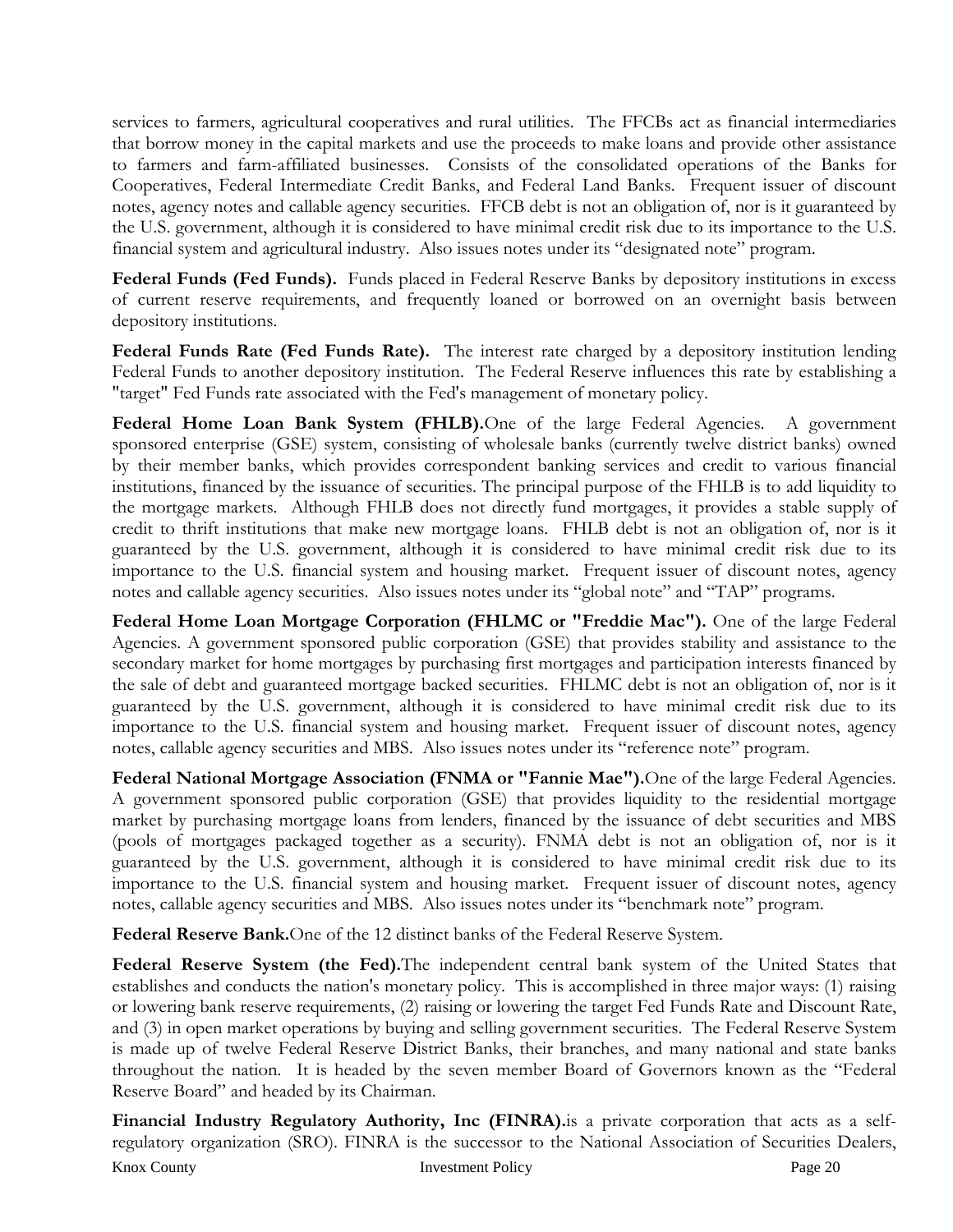Inc. (NASD). Though sometimes mistaken for a government agency, it is a non-governmental organization that performs financial regulation of member brokerage firms and exchange markets. The government also has a regulatory arm for investments, the Securities and Exchange Commission.

**Fiscal Agent/Paying Agent.**A bank or trust company that acts, under a trust agreement with a corporation or municipality, in the capacity of general treasurer. The agent performs such duties as making coupon payments, paying rents, redeeming bonds, and handling taxes relating to the issuance of bonds.

**Fitch Investors Service, Inc.**One of several NRSROs that provide credit ratings on corporate and municipal debt issues.

**Floating Rate Security (FRN or "floater").**A bond with an interest rate that is adjusted according to changes in an interest rate or index.Differs from variable-rate debt in that the changes to the rate take place immediately when the index changes, rather than on a predetermined schedule. See also "Variable Rate Security."

**Freddie Mac.** See "Federal Home Loan Mortgage Corporation".

**Ginnie Mae.** See "Government National Mortgage Association".

**Global Notes:** Notes designed to qualify for immediate trading in both the domestic U.S. capital market and in foreign markets around the globe. Usually large issues that are sold to investors worldwide and therefore have excellent liquidity. Despite their global sales, global notes sold in the U.S. are typically denominated in U.S. dollars.

**Government National Mortgage Association (GNMA or "Ginnie Mae").**One of the large Federal Agencies.Government-owned Federal Agency that acquires, packages, and resells mortgages and mortgage purchase commitments in the form of mortgage-backed securities.Largest issuer of mortgage pass-through securities. GNMA debt is guaranteed by the full faith and credit of the U.S. government (one of the few agencies that is actually full faith and credit of the U.S.).

**Government Securities.**An obligation of the U.S. government, backed by the full faith and credit of the government. These securities are regarded as the highest quality of investment securities available in the U.S. securities market. See "Treasury Bills, Notes, Bonds, and SLGS."

Government Sponsored Enterprise (GSE). Privately owned entity subject to federal regulation and supervision, created by the U.S. Congress to reduce the cost of capital for certain borrowing sectors of the economy such as students, farmers, and homeowners. GSEs carry the implicit backing of the U.S. Government, but they are not direct obligations of the U.S. Government. For this reason, these securities will offer a yield premium over U.S. Treasuries. Some consider GSEs to be stealth recipients of corporate welfare. Examples of GSEs include: FHLB, FHLMC, FNMA and SLMA.

**Government Sponsored Enterprise Security.** A security issued by a Government Sponsored Enterprise. Considered Federal Agency Securities.

**Index.**A compilation of statistical data that tracks changes in the economy or in financial markets.

**Interest-Only (IO) STRIP.**A security based solely on the interest payments from the bond. After the principal has been repaid, interest payments stop and the value of the security falls to nothing. Therefore, IOs are considered risky investments. Usually associated with mortgage-backed securities.

**Internal Controls.** An internal control structure ensures that the assets of the entity are protected from loss, theft, or misuse. The internal control structure is designed to provide reasonable assurance that these objectives are met. The concept of reasonable assurance recognizes that 1) the cost of a control should not exceed the benefits likely to be derived and 2) the valuation of costs and benefits requires estimates and judgments by management. Internal controls should address the following points: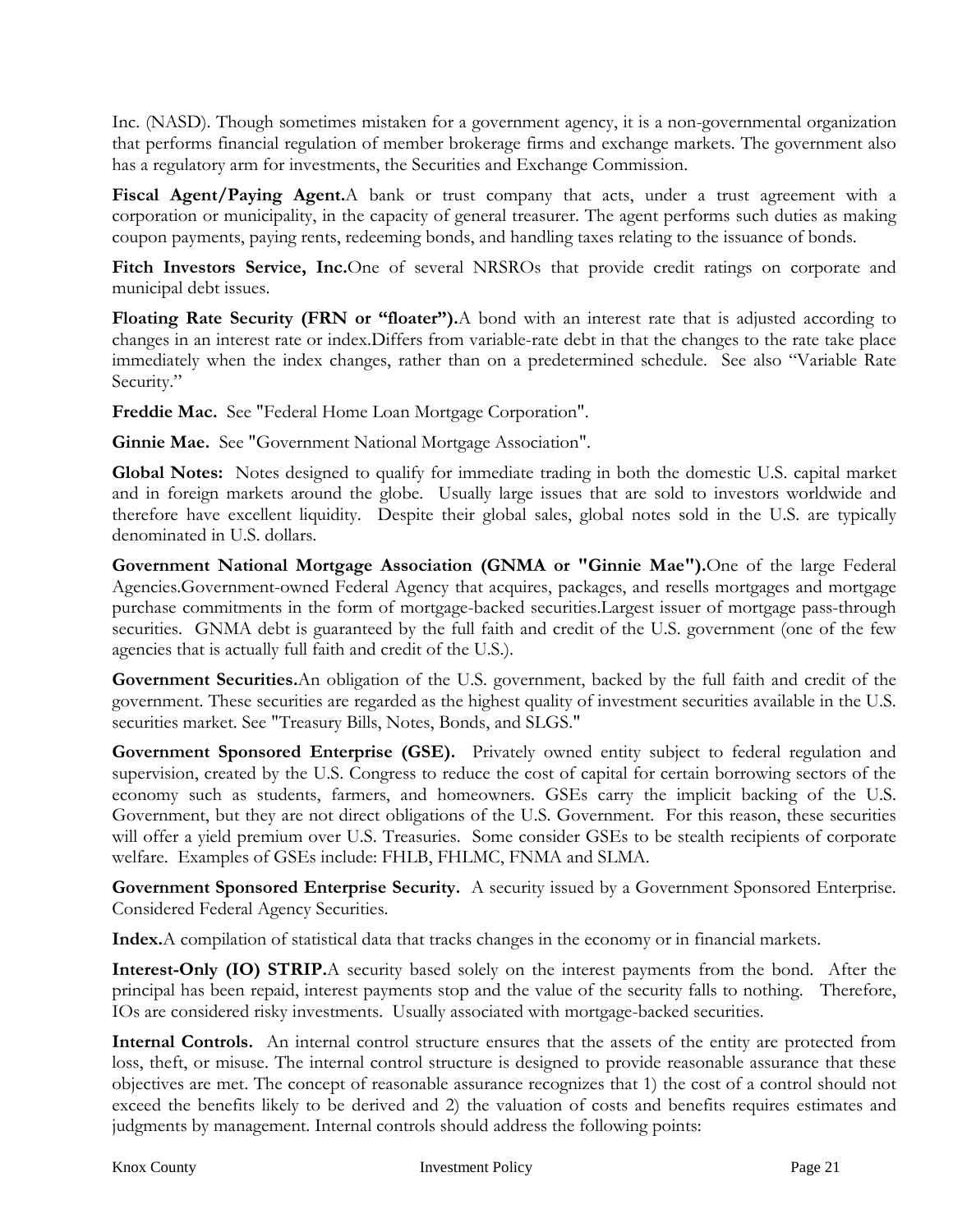- 1. **Control of collusion** Collusion is a situation where two or more employees are working in conjunction to defraud their employer.
- 2. **Separation of transaction authority from accounting and record keeping** By separating the person who authorizes or performs the transaction from the people who record or otherwise account for the transaction, a separation of duties is achieved.
- 3. **Custodial safekeeping** Securities purchased from any bank or dealer including appropriate collateral (as defined by state law) shall be placed with an independent third party for custodial safekeeping.
- 4. **Avoidance of physical delivery securities** Book-entry securities are much easier to transfer and account for since actual delivery of a document never takes place. Delivered securities must be properly safeguarded against loss or destruction. The potential for fraud and loss increases with physically delivered securities.
- 5. **Clear delegation of authority to subordinate staff members** Subordinate staff members must have a clear understanding of their authority and responsibilities to avoid improper actions. Clear delegation of authority also preserves the internal control structure that is contingent on the various staff positions and their respective responsibilities.
- 6. **Written confirmation of transactions for investments and wire transfers** Due to the potential for error and improprieties arising from telephone and electronic transactions, all transactions should be supported by written communications and approved by the appropriate person. Written communications may be via fax if on letterhead and if the safekeeping institution has a list of authorized signatures.
- 7. **Development of a wire transfer agreement with the lead bank and third-party custodian** The designated official should ensure that an agreement will be entered into and will address the following points: controls, security provisions, and responsibilities of each party making and receiving wire transfers.

**Inverse Floater.** A floating rate security structured in such a way that it reacts inversely to the direction of interest rates. Considered risky as their value moves in the opposite direction of normal fixed-income investments and whose interest rate can fall to zero.

**Investment Advisor.**A company that provides professional advice managing portfolios, investment recommendations and/or research in exchange for a management fee.

**Investment Adviser Act of 1940.** Federal legislation that sets the standards by which investment companies, such as mutual funds, are regulated in the areas of advertising, promotion, performance reporting requirements, and securities valuations.

**Investment Grade.** Bonds considered suitable for preservation of invested capital; bonds rated a minimum of Baa3 by Moody's, BBB- by Standard & Poor's, or BBB- by Fitch. Although "BBB" rated bonds are considered investment grade, most public agencies cannot invest in securities rated below "A."

**Liquidity.**Relative ease of converting an asset into cash without significant loss of value.Also, a relative measure of cash and near-cash items in a portfolio of assets. Also, a term describing the marketability of a money market security correlating to the narrowness of the spread between the bid and ask prices.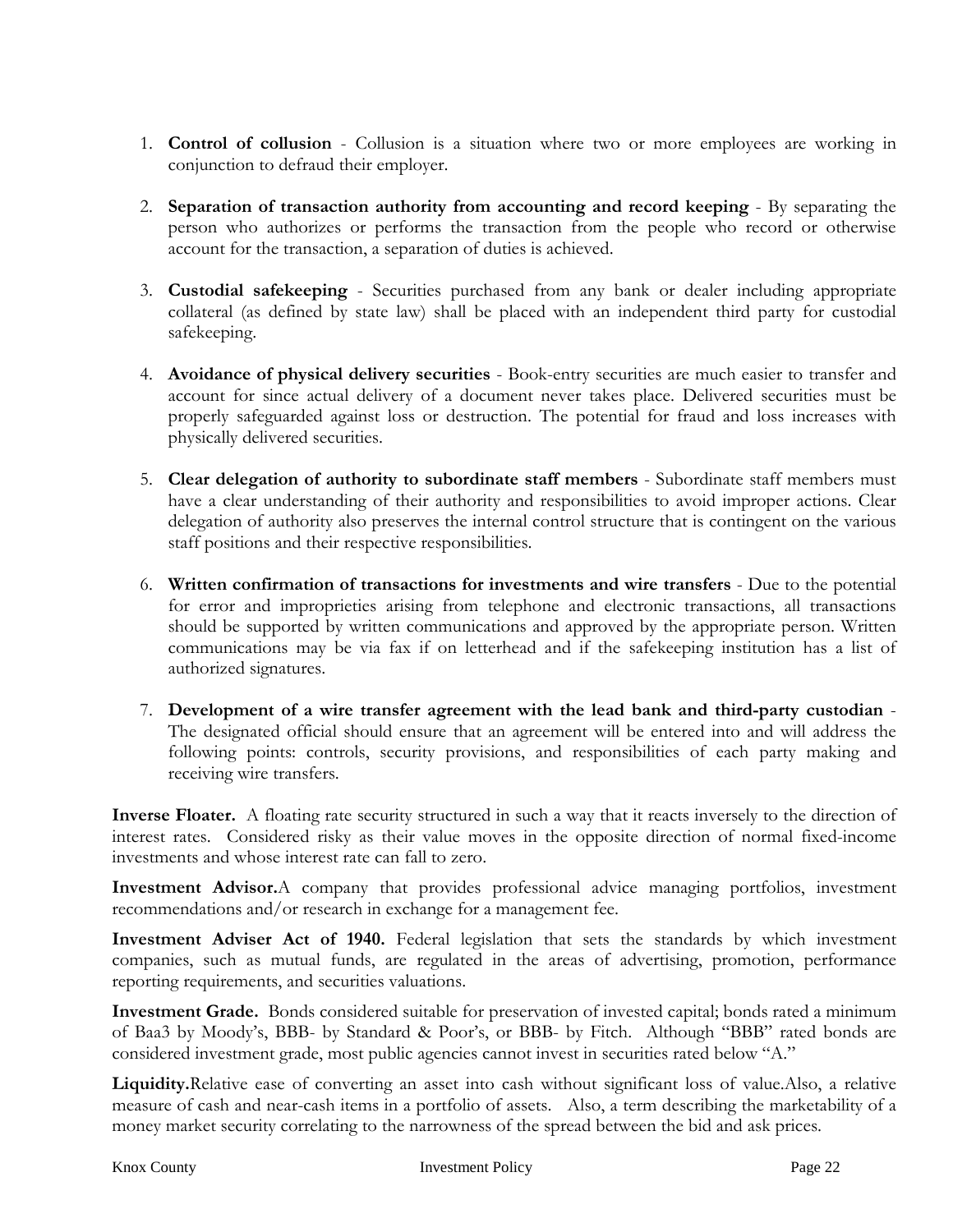**Local Government Investment Pool (LGIP).**An investment by local governments in which their money is pooled as a method for managing local funds, (i.e., Tennessee LGIP Fund).

**Long-Term Core Investment Program.**Funds that are not needed within a one year period.

**Market Value.**The fair market value of a security or commodity.The price at which a willing buyer and seller would pay for a security.

**Mark-to-market.** Adjusting the value of an asset to its market value, reflecting in the process unrealized gains or losses.

**Master Repurchase Agreement.**A widely accepted standard agreement form published by the Bond Market Association (BMA) that is used to govern and document Repurchase Agreements and protect the interest of parties in a repo transaction.

**Maturity Date.**Date on which principal payment of a financial obligation is to be paid.

**Medium Term Notes (MTN's).** Used frequently to refer to corporate notes of medium maturity (5-years and under). Technically, any debt security issued by a corporate or depository institution with a maturity from 1 to 10 years and issued under an MTN shelf registration. Usually issued in smaller issues with varying coupons and maturities, and underwritten by a variety of broker/dealers (as opposed to large corporate deals issued and underwritten all at once in large size and with a fixed coupon and maturity).

**Money Market.**The market in which short-term debt instruments (bills, commercial paper, bankers' acceptance, etc.) are issued and traded.

**Money Market Mutual Fund (MMF).**A type of mutual fund that invests solely in money market instruments, such as: U.S. Treasury bills, commercial paper, bankers' acceptances, and repurchase agreements. Money market mutual funds are registered with the SEC under the Investment Company Act of 1940 and are subject "rule 2a-7" which significantly limits average maturity and credit quality of holdings. MMF's are managed to maintain a stable net asset value (NAV) of \$1.00. Many MMFs carry ratings by a NRSRO.

**Moody's Investors Service.**One of several NRSROs that provide credit ratings on corporate and municipal debt issues.

**Mortgage Backed Securities (MBS).** Mortgage-backed securities represent an ownership interest in a pool of mortgage loans made by financial institutions, such as savings and loans, commercial banks, or mortgage companies, to finance the borrower's purchase of a home or other real estate. The majority of MBS are issued and/or guaranteed by GNMA, FNMA and FHLMC. There are a variety of MBS structures, some of which can be very risky and complicated. All MBS have reinvestment risk as actual principal and interest payments are dependent on the payment of the underlying mortgages which can be prepaid by mortgage holders to refinance and lower rates or simply because the underlying property was sold.

**Mortgage Pass-Through Securities.** A pool of residential mortgage loans with the monthly interest and principal distributed to investors on a pro-rata basis. Largest issuer is GNMA.

**Municipal Note/Bond.**A debt instrument issued by a state or local government unit or public agency. The vast majority of municipals are exempt from state and federal income tax, although some non-qualified issues are taxable.

**Mutual Fund.**Portfolio of securities professionally managed by a registered investment company that issues shares to investors. Many different types of mutual funds exist (bond, equity, money fund); all except money market funds operate on a variable net asset value (NAV).

**Negotiable Certificate of Deposit (Negotiable CD).**Large denomination CDs (\$100,000 and larger) that are issued in bearer form and can be traded in the secondary market.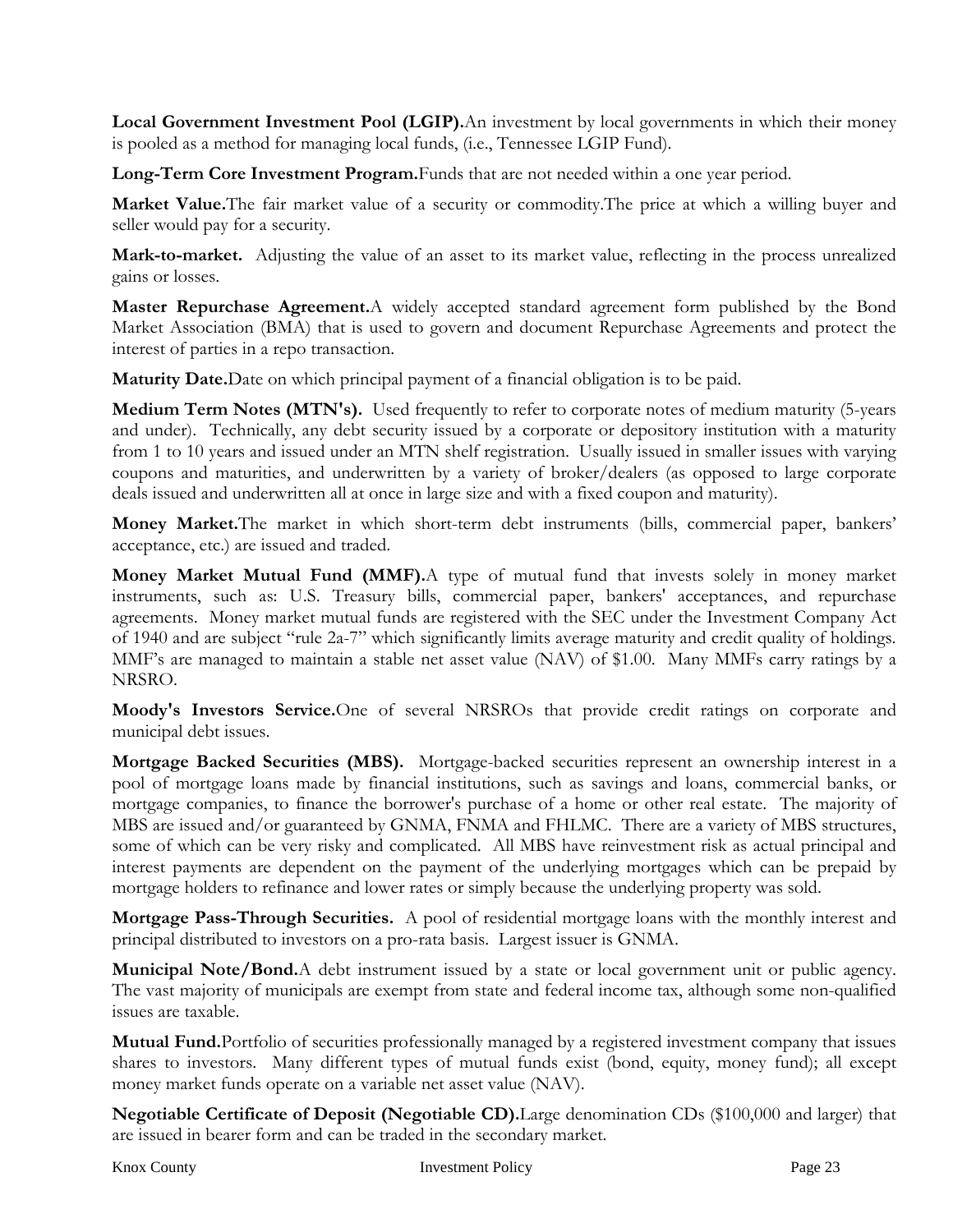**Net Asset Value.**The market value of one share of an investment company, such as a mutual fund. This figure is calculated by totaling a fund's assets which includes securities, cash, and any accrued earnings, subtracting this from the fund's liabilities and dividing this total by the number of shares outstanding. This is calculated once a day based on the closing price for each security in the fund's portfolio. (See below.)

[(Total assets) - (Liabilities)]/(Number of shares outstanding)

**NRSRO.**A "Nationally Recognized Statistical Rating Organization."A designated rating organization that the SEC has deemed a strong national presence in the U.S. NRSROs provide credit ratings on corporate and bank debt issues. Only ratings of a NRSRO may be used for the regulatory purposes of rating. Includes Moody's, S&P, Fitch and Duff & Phelps.

**Offered Price.** See also "Ask Price."

**Open Market Operations.**Federal Reserve monetary policy tactic entailing the purchase or sale of government securities in the open market by the Federal Reserve System from and to primary dealers in order to influence the money supply, credit conditions, and interest rates.

**Par Value.** Face value, stated value or maturity value of a security.

**Physical Delivery.**Delivery of readily available underlying assets at contract maturity.

**Portfolio.**Collection of securities and investments held by an investor.

**Premium.**The amount by which a bond or other financial instrument sells above its face value. See also "Discount."

**Primary Dealer.** Any of a group of designated government securities dealers designated by to the Federal Reserve Bank of New York. Primary dealers can buy and sell government securities directly with the Fed. Primary dealers also submit daily reports of market activity and security positions held to the Fed and are subject to its informal oversight. Primary dealers are considered the largest players in the U.S. Treasury securities market.

**Prime Paper.**Commercial paper of high quality. Highest rated paper is A-1+/A-1 by S&P and P-1 by Moody's.

**Principal.**Face value of a financial instrument on which interest accrues.May be less than par value if some principal has been repaid or retired. For a transaction, principal is par value times price and includes any premium or discount.

**Prudent Investor Standard.** Standard that requires that when investing, reinvesting, purchasing, acquiring, exchanging, selling, or managing public funds, a trustee shall act with care, skill, prudence, and diligence under the circumstances then prevailing, including, but not limited to, the general economic conditions and the anticipated needs of the agency, that a prudent person acting in a like capacity and familiarity with those matters would use in the conduct of funds of a like character and with like aims, to safeguard the principal and maintain the liquidity needs of the agency. More stringent than the "prudent person" standard as it implies a level of knowledge commensurate with the responsibility at hand.

**Range Note.**A type of structured note that accrues interest daily at a set coupon rate that is tied to an index. Most range notes have two coupon levels; a higher accrual rate for the period the index is within a designated range, the lower accrual rate for the period that the index falls outside the designated range. This lower rate may be zero and may result in zero earnings.

**Rate of Return.** Amount of income received from an investment, expressed as a percentage of the amount invested.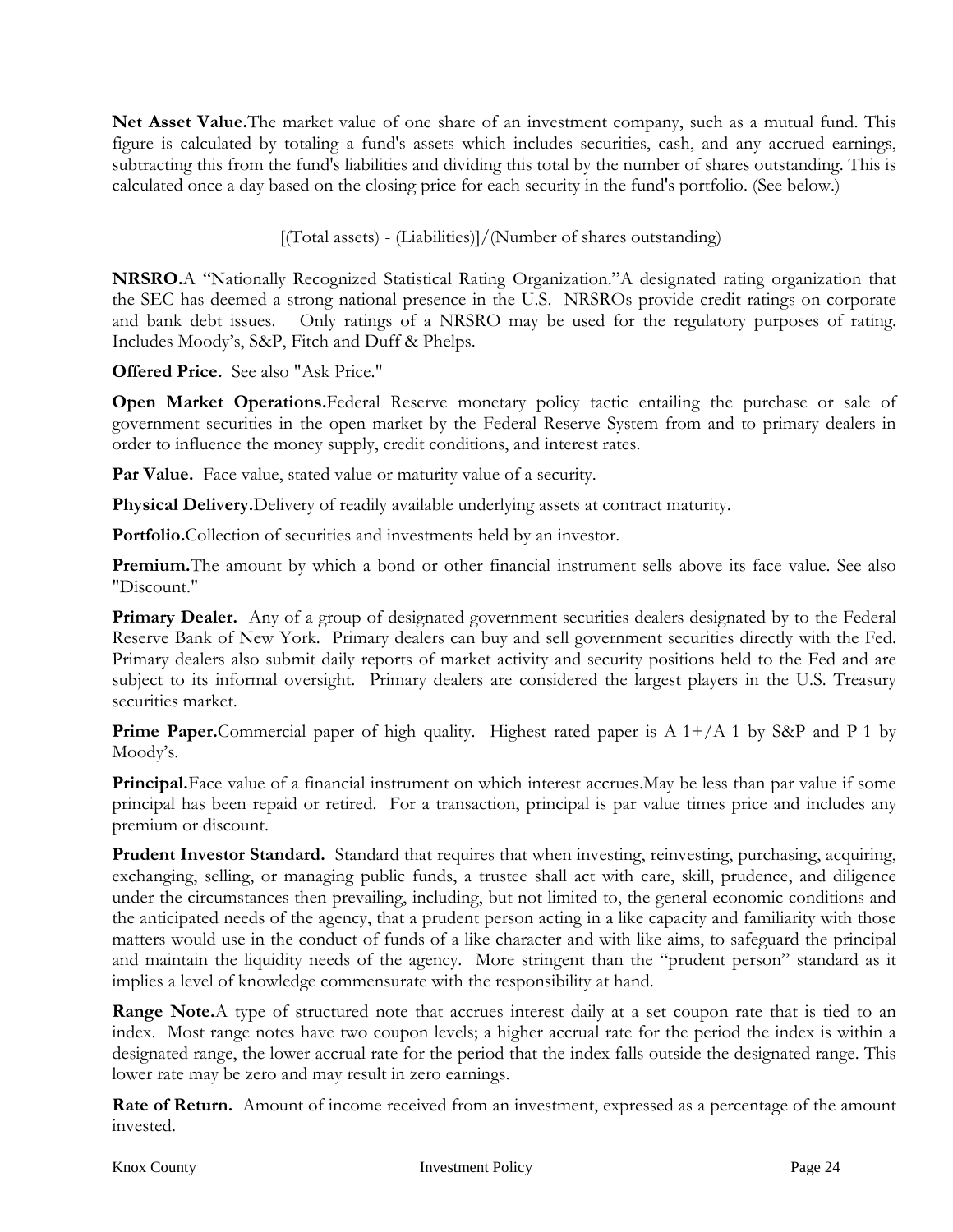**Realized Gains (Losses).** The difference between the sale price of an investment and its book value. Gains/losses are "realized" when the security is actually sold, as compared to "unrealized" gains/losses which are based on current market value. See "Unrealized Gains (Losses)."

**Reference Bills:** FHLMC's short-term debt program created to supplement its existing discount note program by offering issues from one month through one year, auctioned on a weekly or on an alternating four-week basis (depending upon maturity) offered in sizeable volumes (\$1 billion and up) on a cycle of regular, standardized issuance. Globally sponsored and distributed, Reference Bill issues are intended to encourage active trading and market-making and facilitate the development of a term repo market. The program was designed to offer predictable supply, pricing transparency and liquidity, thereby providing alternatives to U.S. Treasury bills. FHLMC's Reference Bills are unsecured general corporate obligations. This program supplements the corporation's existing discount note program. Issues under the Reference program constitute the same credit standing as other FHLMC discount notes; they simply add organization and liquidity to the short-term Agency discount note market.

**Reference Notes:** FHLMC's intermediate-term debt program with issuances of 2, 3, 5, 10 and 30-year maturities. Initial issuances range from \$2 - \$6 billion with re-openings ranging \$1 - \$4 billion.

The notes are high-quality bullet structures securities that pay interest semiannually. Issues under the Reference program constitute the same credit standing as other FHLMC notes; they simply add organization and liquidity to the intermediate- and long-term Agency market.

**Repurchase Agreement (Repo).**A short-term investment vehicle where an investor agrees to buy securities from a counterparty and simultaneously agrees to resell the securities back to the counterparty at an agreed upon time and for an agreed upon price. The difference between the purchase price and the sale price represents interest earned on the agreement. In effect, it represents a collateralized loan to the investor, where the securities are the collateral. Can be DVP, where securities are delivered to the investor's custodial bank, or "tri-party" where the securities are delivered to a third party intermediary. Any type of security can be used as "collateral," but only some types provide the investor with special bankruptcy protection under the law. Repos should be undertaken only when an appropriate BMA approved master repurchase agreement is in place.

**Reverse Repurchase Agreement (Reverse Repo).**A repo from the point of view of the original seller of securities. Used by dealers to finance their inventory of securities by essentially borrowing at short-term rates. Can also be used to leverage a portfolio and in this sense, can be considered risky if used improperly.

**Safekeeping.** Service offered for a fee, usually by financial institutions, for the holding of securities and other valuables. Safekeeping is a component of custody services.

**Secondary Market.** Markets for the purchase and sale of any previously issued financial instrument.

**Securities Lending.**An arrangement between and investor and a custody bank that allows the custody bank to "loan" the investors investment holdings, reinvest the proceeds in permitted investments, and shares any profits with the investor. Should be governed by a securities lending agreement.Can increase the risk of a portfolio in that the investor takes on the default risk on the reinvestment at the discretion of the custodian.

**Sinking Fund.**A separate accumulation of cash or investments (including earnings on investments) in a fund in accordance with the terms of a trust agreement or indenture, funded by periodic deposits by the issuer (or other entity responsible for debt service), for the purpose of assuring timely availability of moneys for payment of debt service. Usually used in connection with term bonds.

Spread. The difference between the price of a security and similar maturity U.S. Treasury investments, expressed in percentage terms or basis points. A spread can also be the absolute difference in yield between two securities. The securities can be in different markets or within the same securities market between different credits, sectors, or other relevant factors.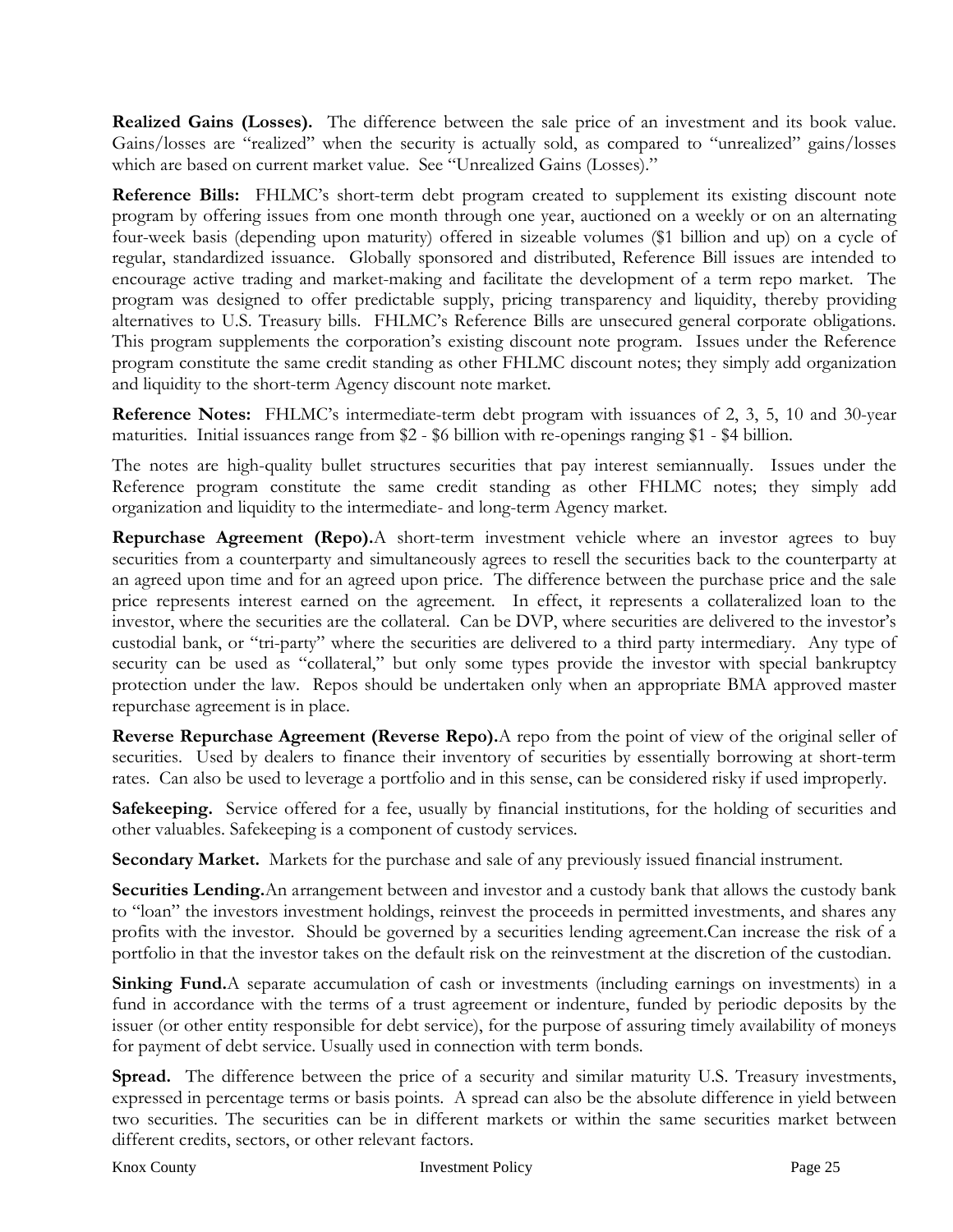**Standard & Poor's.**One of several NRSROs that provide credit ratings on corporate and municipal debt issues.

**STRIPS (Separate Trading of Registered Interest and Principal of Securities).** Acronym applied to U.S. Treasury securities that have had their coupons and principal repayments separated into individual zero-coupon Treasury securities. The same technique and "strips" description can be applied to non-Treasury securities (e.g. FNMA strips).

**Structured Notes.**Notes that have imbedded into their structure options such as step-up coupons or derivative-based returns.

**Swap.** Trading one asset for another.

**TAP Notes:** Federal Agency notes issued under the FHLB TAP program. Launched in 6/99 as a refinement to the FHLB bullet bond auction process. In a break from the FHLB's traditional practice of bringing numerous small issues to market with similar maturities, the TAP Issue Program uses the four most common maturities and reopens them up regularly through a competitive auction. These maturities (2, 3, 5) and 10 year) will remain open for the calendar quarter, after which they will be closed and a new series of TAP issues will be opened to replace them. This reduces the number of separate bullet bonds issued, but generates enhanced awareness and liquidity in the marketplace through increased issue size and secondary market volume.

**Tennessee Valley Authority (TVA).**One of the large Federal Agencies. A wholly owned corporation of the United States government that was established in 1933 to develop the resources of the Tennessee Valley region in order to strengthen the regional and national economy and the national defense. Power operations are separated from non-power operations. TVA securities represent obligations of TVA, payable solely from TVA's net power proceeds, and are neither obligations of nor guaranteed by the United States. TVA is currently authorized to issue debt up to \$30 billion. Under this authorization, TVA may also obtain advances from the U.S. Treasury of up to \$150 million. Frequent issuer of discount notes, agency notes and callable agency securities.

**Total Return.**Investment performance measured over a period of time that includes coupon interest, interest on interest, and both realized and unrealized gains or losses. Total return includes, therefore, any market value appreciation/depreciation on investments held at period end.

**Treasuries.** Collective term used to describe debt instruments backed by the U.S. Government and issued through the U.S. Department of the Treasury. Includes Treasury bills, Treasury notes, and Treasury bonds.Also a benchmark term used as a basis by which the yields of non-Treasury securities are compared (e.g., "trading at 50 basis points over Treasuries").

**Treasury Bills (T-Bills).** Short-term direct obligations of the United States Government issued with an original term of one year or less. Treasury bills are sold at a discount from face value and do not pay interest before maturity. The difference between the purchase price of the bill and the maturity value is the interest earned on the bill. Currently, the U.S. Treasury issues 4-week, 13-week and 26-week T-Bills

**Treasury Bonds.** Long-term interest-bearing debt securities backed by the U.S. Government and issued with maturities of ten years and longer by the U.S. Department of the Treasury. The Treasury stopped issuing Treasury Bonds in August 2001.

**Treasury Notes.**Intermediate interest-bearing debt securities backed by the U.S. Government and issued with maturities ranging from one to ten years by the U.S. Department of the Treasury. The Treasury currently issues 2-year, 5-year and 10-year Treasury Notes.